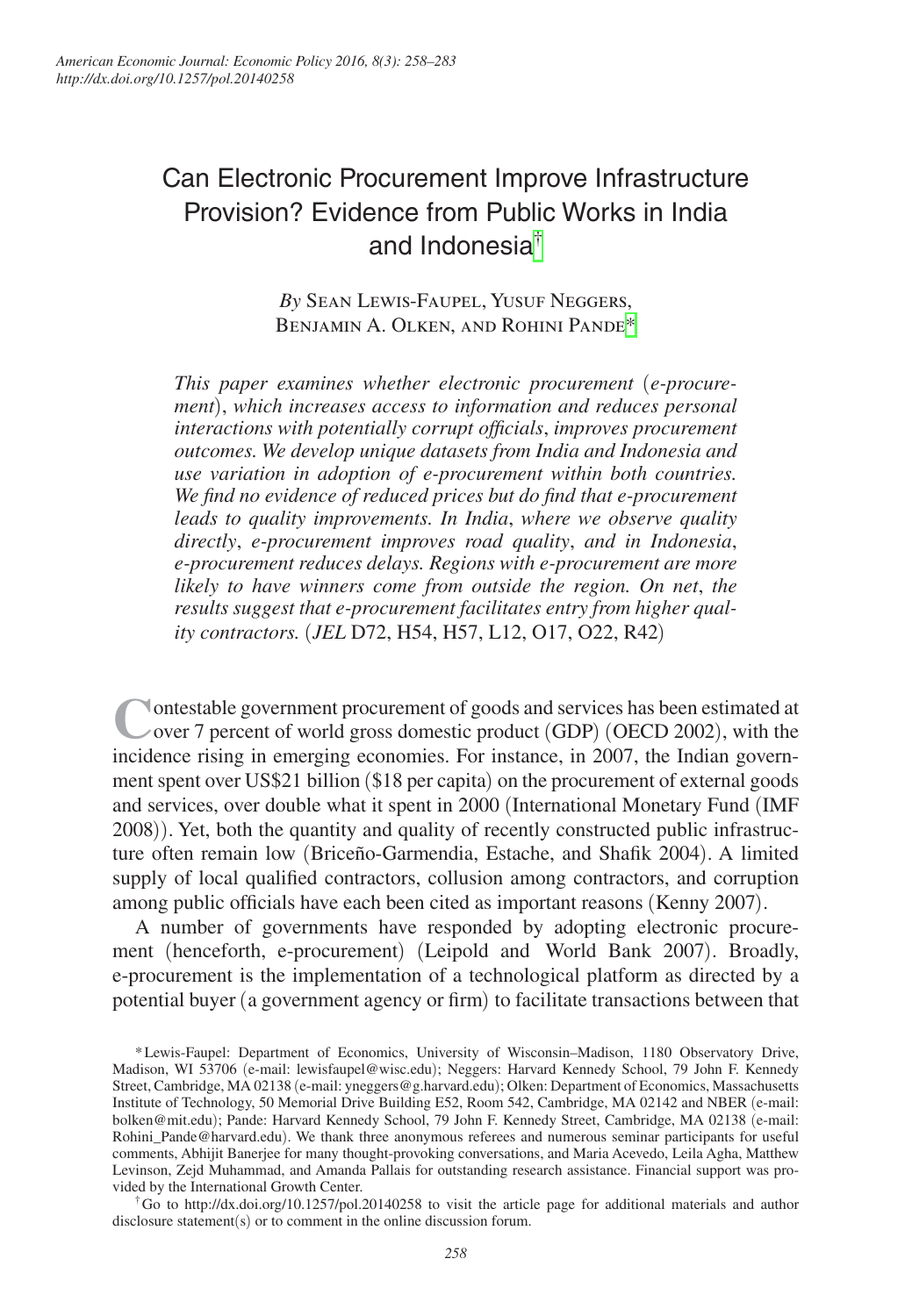buyer and potential sellers of goods and services. Commonly, the practice includes electronic postings by the buyer of products and services desired for procurement. There is often an online method for potential suppliers to offer those goods or services requested by the buyer, under a contract and price either preordained by the buyer or offered by the potential seller. As with traditional procurement, there is typically a method for choosing among contracts or prices offered by the potential sellers. In some cases, this selection process is performed automatically by the technology.<sup>[1](#page-1-0)</sup> In other cases, e-procurement consists of contracted sellers providing a set of goods or services at fixed prices from which the buyer can choose as needed. Additionally, e-procurement may allow for the electronic transfer of funds as agreed upon in the procurement contract. Finally, the technology can facilitate a review by the buyer of the goods or services delivered by the contracted seller, which may be communicated to the seller, considered when enforcing contracts, and used by the buyer in future procurement decisions. We describe the specifics of the e-procurement reforms in the Indian and Indonesian contexts in the next section.

E-procurement can potentially address three common concerns with manual procurement practices: lack of access to bid information, collusion among bidders, and corruption. By lowering the costs of obtaining information about a tender process, e-procurement may increase the number of firms who can bid. Likewise, it can reduce bidder collusion by providing tender information to firms outside a local cartel, allowing non-cartel firms to participate, and breaking up local bidding cartels. E-procurement can also mitigate corruption by reducing government officials' ability to selectively withhold information or refuse electronic bids from non-favored bidders. Moreover, by ensuring public access to all procurement data, e-procurement enhances transparency and the possibility of public oversight.

However, it is plausible that in low income settings, where information technology coverage and other aspects of state capacity remain low, e-procurement can only affect limited change and can potentially make things worse. Potential contractors (who are currently not in the system) may continue never to learn about available tenders, and cartels and corrupt officials may continue to use strong-arm tactics to prevent entry by such contractors. If many small firms have limited access to the Internet, requiring electronic bids could harm competition.

In this paper we examine the impact of electronic procurement on public works projects in two large emerging economies: India and Indonesia. In India, we examine procurement practices between 2000 and 2009 for a federally funded rural road construction program which is implemented by state road departments, the Pradhan Mantri Gram Sarak Yojana (PMGSY) program. Under this program, roughly 145 road packages were tendered per state per year. In Indonesia, we examine contract data from the national Ministry of Public Works for both construction and consulting (e.g., engineering management and design) contracts each year. On average, 32 consultancy and 58 construction packages per province were issued each year.

<span id="page-1-0"></span><sup>&</sup>lt;sup>1</sup>The system may also allow potential sellers to electronically submit other supporting documentation, such as resumes or technical capabilities, or allow the buyer and potential sellers to communicate electronically. Additionally, e-procurement may be used to record and archive any number of other data points of interest to the buyer.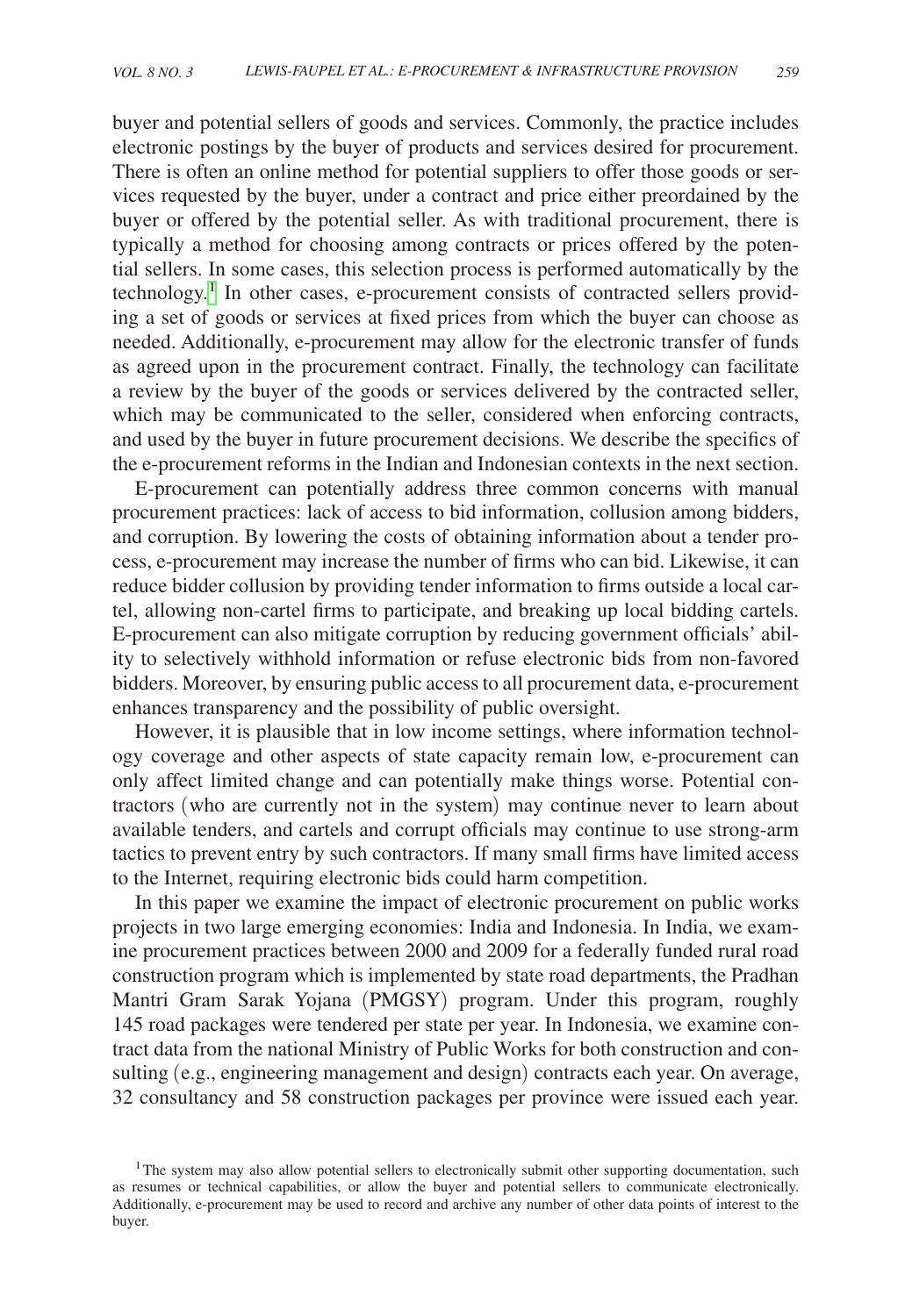The gradual rollout of e-procurement (at the state level in India and province level in Indonesia) allows for a difference-in-differences strategy: we compare outcomes in states/provinces before and after the adoption of e-procurement, as well as in those continuing under manual procurement practices, allowing us to quantify the benefits or costs of the practice in both countries.

For both countries, we obtained administrative data on the complete universe of contracts from before and after e-procurement by scraping publicly available information from respective government websites. In Indonesia, we have bidding and final contract data for all tenders; in India, the website publishes final contract data but not the details on individual bids. All told, this leaves us with a dataset of over 20,000 contracts in India and over 14,000 tenders in Indonesia. In addition, in India, we hand collected bidding data on tenders for four states which we use to supplement the administrative data.

We first show that, in both India and Indonesia, e-procurement increases the probability that the winning bidder comes from outside the region where the contract takes place. This is consistent with e-procurement decreasing the costs of submitting bids for those not physically present. We next examine the impact on the ultimate outcomes of interest: price, quality of construction, and timeliness. We find no systematic evidence that electronic procurement lowers prices paid by the government. In Indonesia, the point estimates are consistent with small (2–5 percent) reductions in prices, but these are not statistically significant. In India, final prices are unaffected. Overall, we can statistically rule out (at the 5 percent level) declines in contract values of more than 2.7 percent in India, of more than 6.6 percent for Indonesian consulting projects, and of more than 14.1 percent for Indonesian works contracts.

In contrast, e-procurement led to quality improvements, albeit along different dimensions in the two countries. A first measure of quality is time-overrun in project completion. Reports of corruption of procurement in India typically focus on cases where works are abandoned halfway through or completed in a very tardy manner. In our data we see that 77 percent of road projects in India and around 95 percent of public works projects in Indonesia are completed late. In India, we observe no statistically significant changes in late works, while in Indonesia these declines are large and significant—whereas only 5 percent of conventionally procured construction projects in Indonesia are completed on schedule, 20 percent of electronically procured construction projects are on time.

A separate indicator of quality, only available for India, is an independent audit report on construction quality, which was conducted identically in roads completed under both e-procurement and traditional procurement. According to this measure, we find that e-procurement leads to higher quality roads, with the quality grades rising by about 12 percent in e-procurement projects compared to other projects.

We then explore the degree to which the results are driven by improving outcomes among already winning bidders, as opposed to changing who wins. To see whether the observed changes in outcomes reflect changes in selection of who wins, for the key variables of interest—price, delays, and quality—we estimate a fixed effect for each contractor and examine how e-procurement changes the average quality characteristics of winning contractors (i.e., the fixed effects of who wins).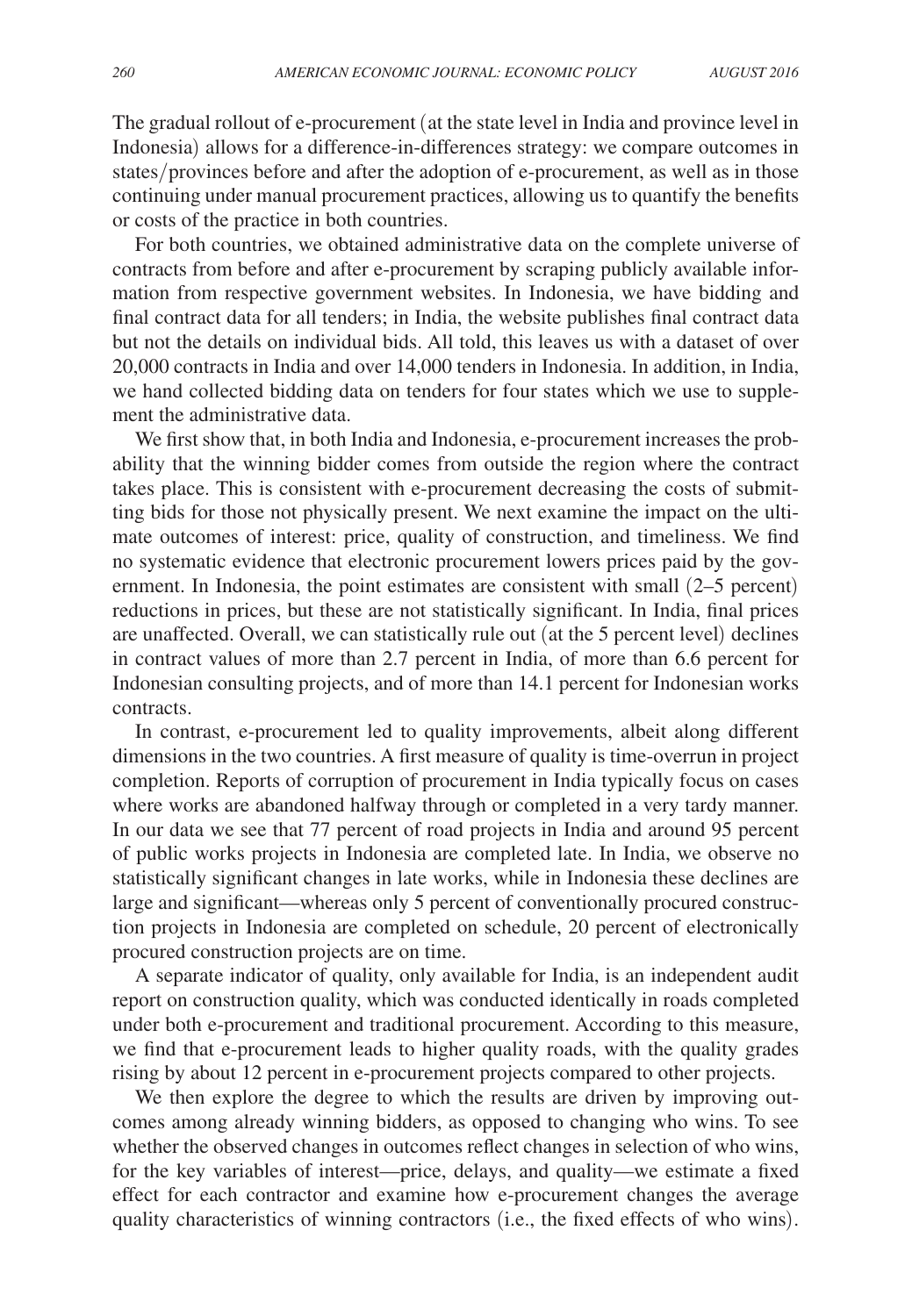We find that after e-procurement, winning contractors in India tend to be those who have higher quality on average. In Indonesia, we find evidence that those contractors who win after e-procurement are systematically less likely to be late. This suggests that a key mechanism for e-procurement is allowing higher quality contractors to enter and win projects, rather than simply encouraging better performance from an existing set of contractors. Increased entry of contractors could reflect better information flows and/or reduced ability of local contractors to prevent others from filing tenders.

This paper is related to several economic literatures. While there is a growing body of work which examines procurement (Bandiera, Prat, and Valletti 2009; Krasnokutsaya and Seim 2011), much of the literature has focused on the award procedures (i.e., scoring auctions versus lowest-price auctions, etc.) (Tran 2008) and potential interactions with other procurement regulations (Decarolis 2014). This paper suggests that an important component, at least for ensuring quality, can be in the implementation of the procurement auction, holding these rules fixed. It also contributes to a growing literature using procurement data to examine corruption (Di Tella and Shargrodsky 2003; Ferraz and Finan 2008; Bandeira, Prat, and Villetti 2009; Bobonis, Fuertes, and Schwabe 2010; Cai, Henderson, and Zhang 2013).

Second, past work has highlighted the role of media and technology in shaping the political and policy landscape. Strömberg (2004) suggests that media access among constituents may make politicians more responsive to voters, while Falck, Gold, and Heblich (2014), Jaber (2013), and Campante, Durante, and Sobbrio (2014) measure causal impacts of Internet access on political participation. Our paper complements this previous literature by considering how new technology, in this case implemented by government itself, may improve the outcomes of a government initiative.

Finally, this paper is part of a recent, broader agenda that documents the role of communication technology in development. While there are several studies that document the impact of cell phone technology on market access (Jensen 2007; Aker 2010) and education (Aker, Ksoll, and Lybbert 2012), this paper represents one of the first studies to examine the impact of the Internet on governance issues.

One advantage of our approach is that we use the same methodology to study separate e-procurement programs in two different countries. To the extent that the findings from both countries are similar, the external validity of our results is given credence. To the best of our knowledge, this study represents one of the first microeconomic studies that uses difference-in-differences to simultaneously evaluate a new program in multiple countries, allowing for more careful conclusions with respect to external validity.<sup>[2](#page-3-0)</sup>

The paper is structured as follows: In Section I, we describe the institutional details relating to procurement practices and road construction in India and Indonesia. In Section II, we describe the data and empirical strategy. In Section III, we report the findings. Section IV concludes.

<span id="page-3-0"></span> $2$ The other study of this nature we are aware of is Gruber and Mullainathan (2005), which evaluates the impact of state and provincial cigarette tax changes in the United States and Canada.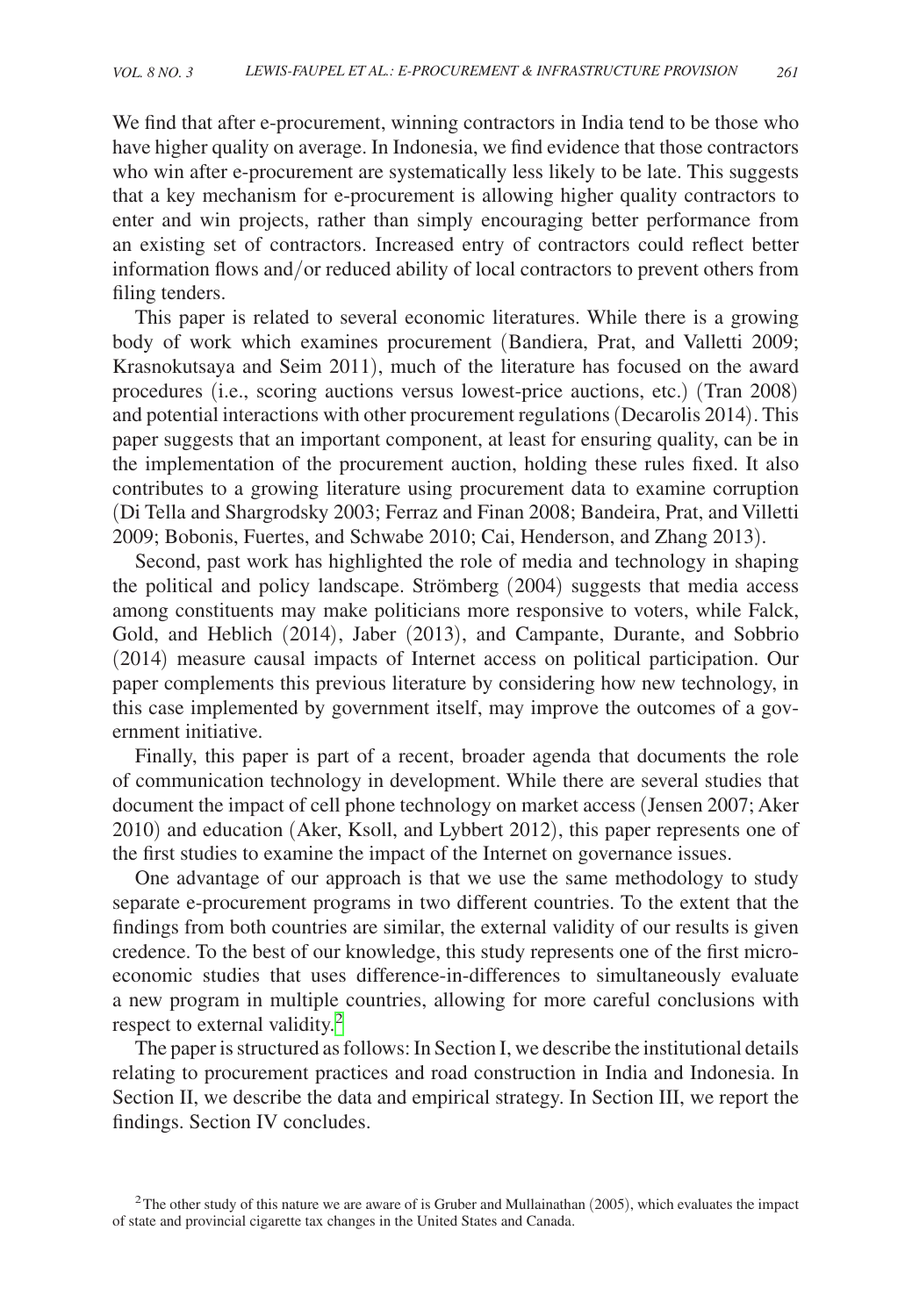#### **I. Background**

We start by describing the public works programs in our two study countries, followed by the nature of e-procurement adopted in these two settings. We conclude the section with a brief description of likely channels of influence of e-procurement.

#### A. *India*

*Public Works Program and Manual Procurement.—*In the year 2000, India launched a large-scale rural road construction scheme called "Pradhan Mantri Gram Sarak Yojana" (PMGSY). The federal government provides funding for this scheme and coordinates program implementation, but full executional responsibility lies with state governments. Each state has a rural roads department which decides the schedule for road construction and manages procurement. PMGSY roads follow uniform criteria for road construction in terms of material usage and quality for all Indian states.

For PMGSY, all states use the same procurement rules and standardized bidding document, provided by the national roads agency. The procurement process follows a cost-based auction procedure. Specifically, conditional on meeting a prespecified set of technical qualifications intended to ensure a contractor is capable of completing the project, the contract is awarded to the lowest bidder. Importantly, these rules are identical for manual and electronic procurement.

Anecdotally, public procurement in India is rife with corruption, and claims of impropriety exist throughout the contracting process. Contractors have reported being physically intimidated or barred from submitting bidding documents. The handling of bidding documents after submission has also been called into question with claims of altered bids, inspection of bids prior to technical reviews, and intentional loss of submissions. There is also concern that technical qualifications are used to unreasonably exclude certain firms from the bidding process. The implication of many of these reports is that government officials collect rents in exchange for some advantage in the bidding process.

As a case study, we examined the tendering process for manual procurement for a random sample of 188 road contracts issued between 2001 and 2005 in the Indian state of Uttar Pradesh. As [Figure 1](#page-5-0) shows, there is very little competition in PMGSY contracts. In 95 percent of cases, the price bid of only one firm was evaluated; that is, there was only one bid submitted or all other bids were disqualified based on technical requirements. When we observe multiple bids here, over three quarters of the time all but one bid are disqualified. In the case of any technical disqualification, all but one bidder are disqualified 100 percent of the time. Prima facie this pattern of disqualifications is consistent with corrupt officials enforcing a desired winner.

In 2000, when the program began, all Indian states used a manual paper-based procurement system to bid out contracts to private contractors. This process involved obtaining internal approval of the project, publishing a Notice Inviting Tenders (NIT) in several media outlets (typically newspapers), having suppliers obtain detailed bid preparation materials from the government, receiving bid submissions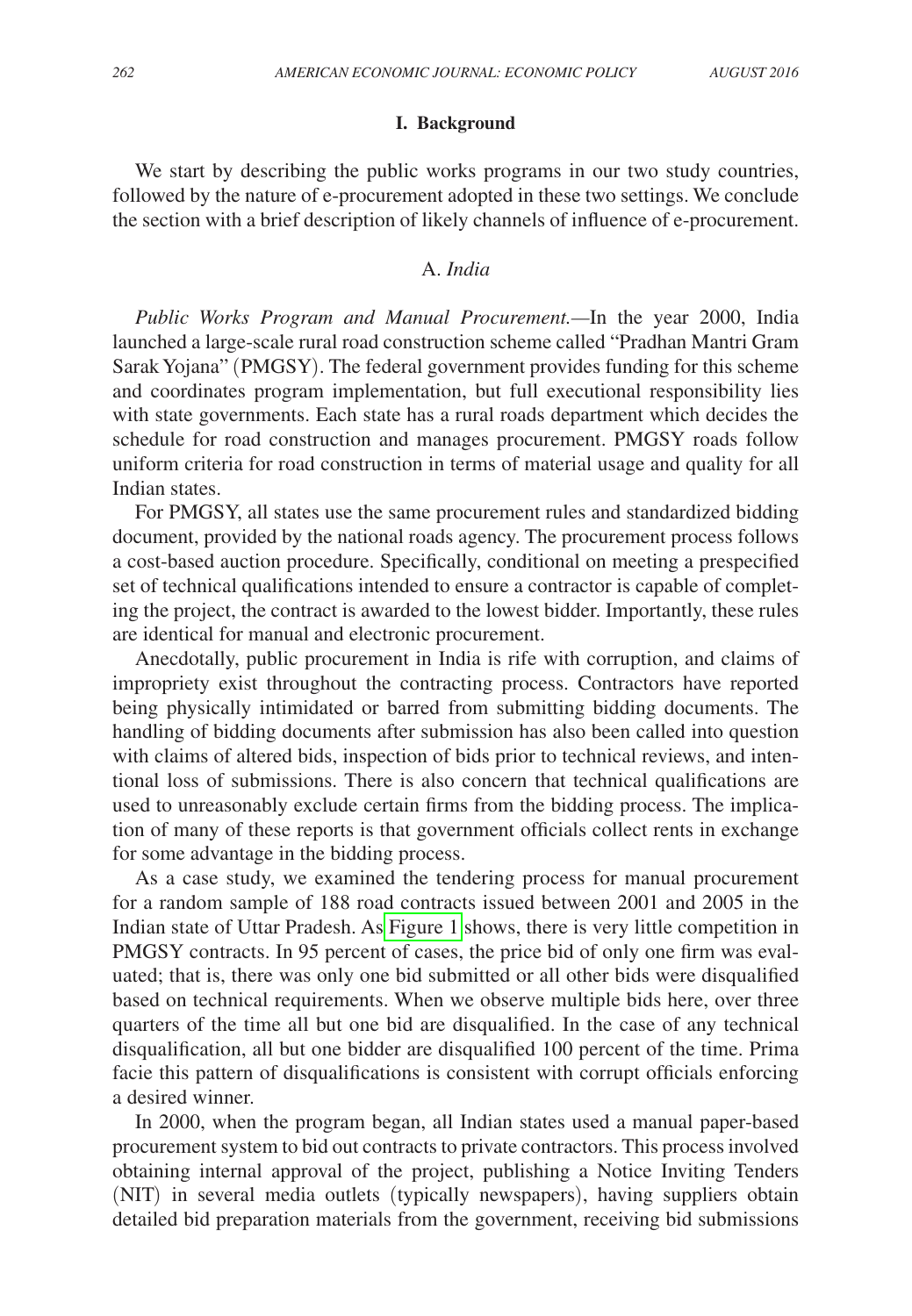<span id="page-5-0"></span>

|                   | Number of technical disqualifications |  |  |  |  |  |  |  |
|-------------------|---------------------------------------|--|--|--|--|--|--|--|
| Number of bidders |                                       |  |  |  |  |  |  |  |
|                   | 155                                   |  |  |  |  |  |  |  |
|                   |                                       |  |  |  |  |  |  |  |
| 3                 |                                       |  |  |  |  |  |  |  |
| $\overline{4}$    |                                       |  |  |  |  |  |  |  |

Number of technical disqualifications

Figure 1. Number of Contracts by Number of Technical Disqualifications and Number of Bidders

 $\sim$  1 Total 164 14 5 4 1

*Notes:* This figure presents bidding data from a random sample of 188 road contracts issued between 2001 and 2005 in the Indian state of Uttar Pradesh (prior to e-procurement). Each cell is a count of tenders with the respective number of bidders and technical disqualifications. Technical disqualifications are intended to prevent a bidder who lacks the necessary expertise or equipment from competing. Blank cells indicate zeros. Note that the diagonal comprises all cases of all-but-one disqualified.

from suppliers, receiving bid evaluations by buyers, and finally, the awarding of the procurement order and signing of agreements. The complete process required a long chain of internal authorizations (at times involving several departments), several visits by suppliers to departments, and the generation of reams of paper-based statements and evaluations.

*E-procurement.—*The Indian IT Act of 2000 provided legal recognition to electronic transactions. Since then, several Indian states have passed legislation enacting e-procurement, and the rural roads department in several states followed by adopting e-procurement practices for road construction. The implementation of e-procurement for PMGSY typically involves placing all invitations for tender into an online, searchable database. An online portal is also established that allows authorized users (contractors) to upload bidding materials. The Indian e-procurement systems prohibit procurement officials from viewing contractor names and viewing or editing price bids before completing the technical certification process, in theory preventing favoritism in the selection process. Given the above description of how most bidders are disqualified during the technical stage, this is potentially important for preventing corrupt practices. Finally, much of the electronic data is stored after auctions are completed, creating the potential for accountability.

We exploit this variation across time and states for our empirical analysis. Our sample covers 27 Indian states and territories during the period January 2000 through August 2009. During this time frame, nine states adopted a system of electronic procurement. [Figure 2,](#page-6-0) panel A shows the dates when e-procurement rules were adopted in various states through August 2009. The first state to adopt, in 2004, was Andhra Pradesh, which (along with Karnataka) is one of the technological leaders of India. (Note that in some states (Chattisgarh, Gujarat, and Orissa), contracts which are below a state-specified cost threshold do not go through the electronic procurement process and are processed on paper. Since the threshold may respond endogenously to the auction policy (see, e.g., Tran 2008), during the applicable periods, we classify all projects as electronically tendered in these states.)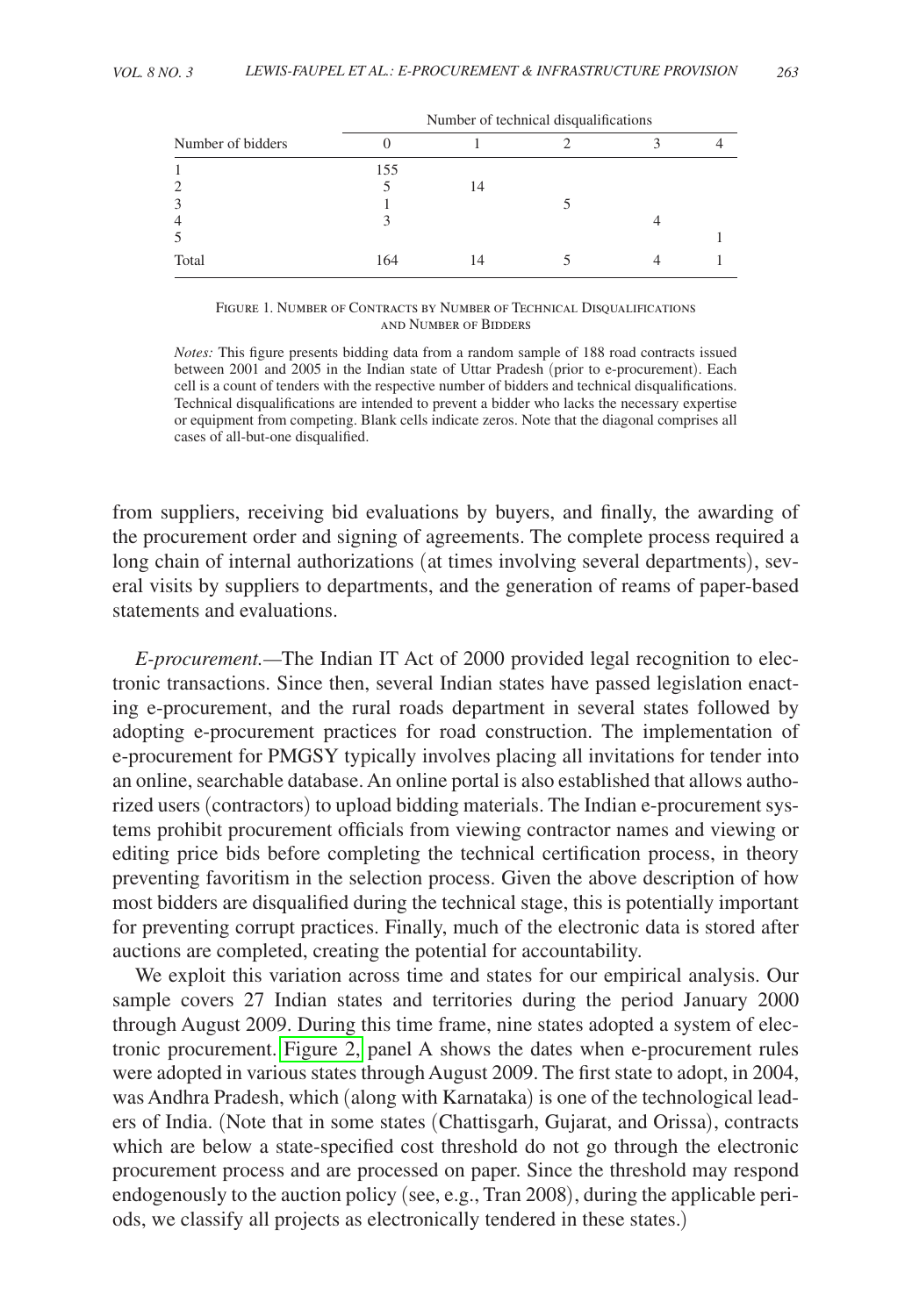<span id="page-6-0"></span>

Panel A. E-procurement adoption—India

Panel B. E-procurement adoption—Indonesia



Figure 2. E-procurement Adoption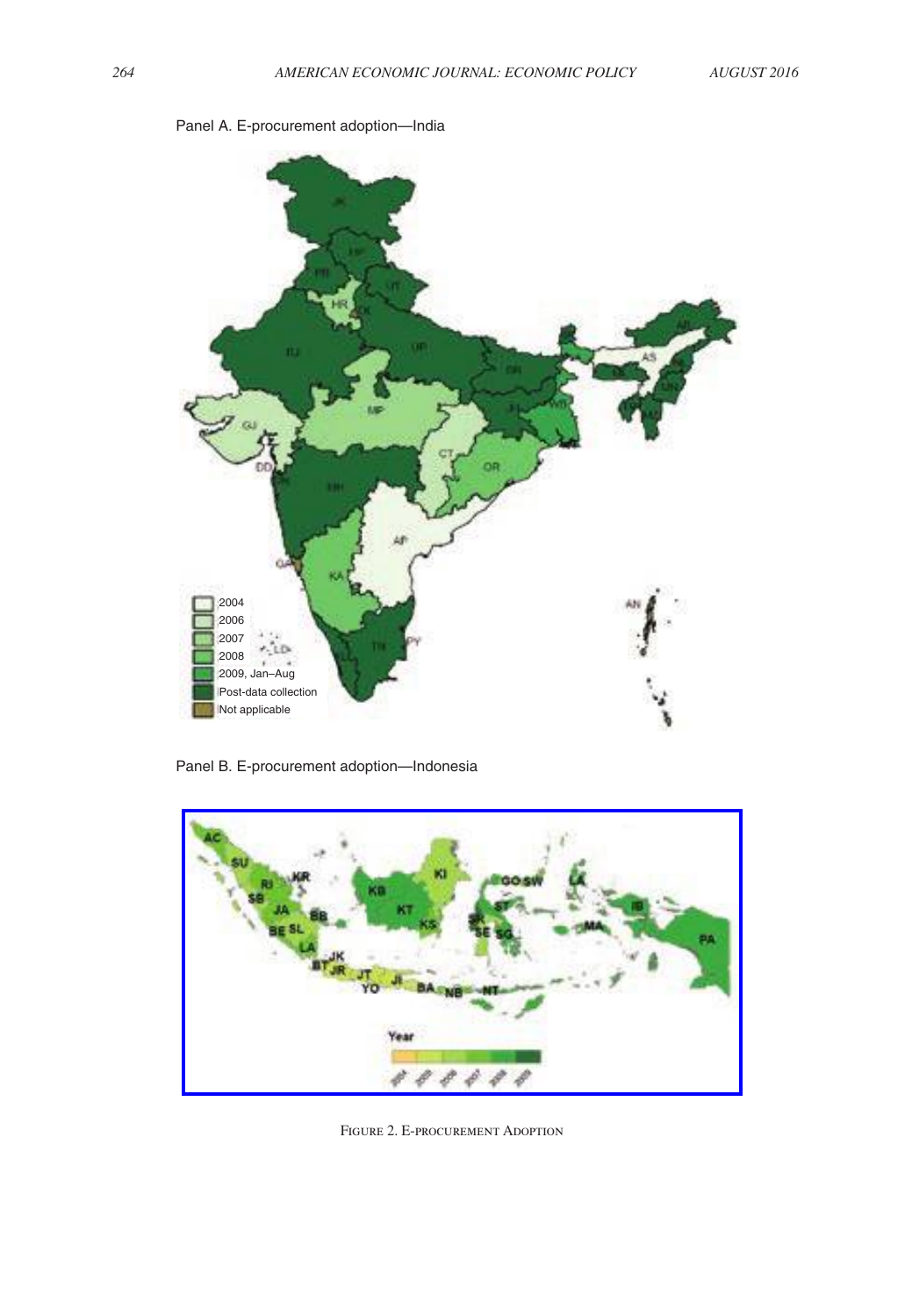## B. *Indonesia*

*Public Works Program and Manual Procurement.—*In Indonesia, we examine the national Ministry of Public Works (MPW). The MPW procurement process covers mainly two types of contracts—works and consulting. Works contracts refer to projects such as the building or repairing of roads and bridges, where physical services or construction work are conducted by the contract winner. Access to heavy equipment and various construction materials is therefore typically a necessary component for these projects. Consulting contracts, in contrast, entail the provision of professional expertise by the winning bidder in planning or supervision services such as design and management. Depending on the project, procurement takes place either at the national headquarters in Jakarta or at the provincial offices of the MPW.

Works and consulting contracts additionally differ in the structure of their bidding processes. Works contracts are generally assigned to the low bidder conditional on meeting minimum administrative and technical qualifications, as in India. Consulting contracts involve a prequalification phase in which potential bidders first submit a document containing administrative, financial, and work experience information. A shortlist of firms meeting minimum qualification requirements are then invited to submit technical and cost bids. The winning bidder is assigned using a formula based on a combination of technical score and price, rather than simply lowest bid conditional on meeting minimum technical requirements as with works projects. For both types of contracts, a minimum of three bid submissions are required; otherwise, the processes are repeated. The overall pool of bidding firms consists of both private firms and state-owned construction firms, with state-owned firms competing against the private sector without any special preferences.

Public procurement is widely considered "one of the most corruption-ridden sectors" (Freedom House 2012) in Indonesia. For example, the 2009 Enterprise Survey of Indonesia (World Bank International Finance Corporation 2009) sampled 1,444 firms comprising a representative sample of the nonagricultural formal private economy in the country. In the survey, 38.1 percent of respondents who had attempted to secure a government contract in the previous year indicated that firms with characteristics similar to theirs make informal payments or give gifts to public officials to secure such contracts, though the average value given for these bribes was only 1.8 percent of the total contract value. A separate survey of 792 randomly sampled construction, consulting, and supplier firms conducted in 2010 by the Indonesia Procurement Watch (Indonesia Procurement Watch 2011) provides further suggestive evidence of corruption in the government procurement process, with 92.7 percent of respondents answering that they thought their firm had ever given bribes to the government officials involved in managing procurement. Additionally, 97.3 percent of respondents believed that it was not possible to win the contract tender without bribery and more than 95 percent indicated that the typical value of a bribe was more than 10 percent of the contract value. Beyond survey results, of the 196 cases considered by the Corruption Eradication Commission (KPK) of the government of Indonesia between 2004 and 2010, 86 dealt with bribery and graft related to the procurement of goods and services, and every such case resulted in a conviction (Onishi 2009, Parlina 2011).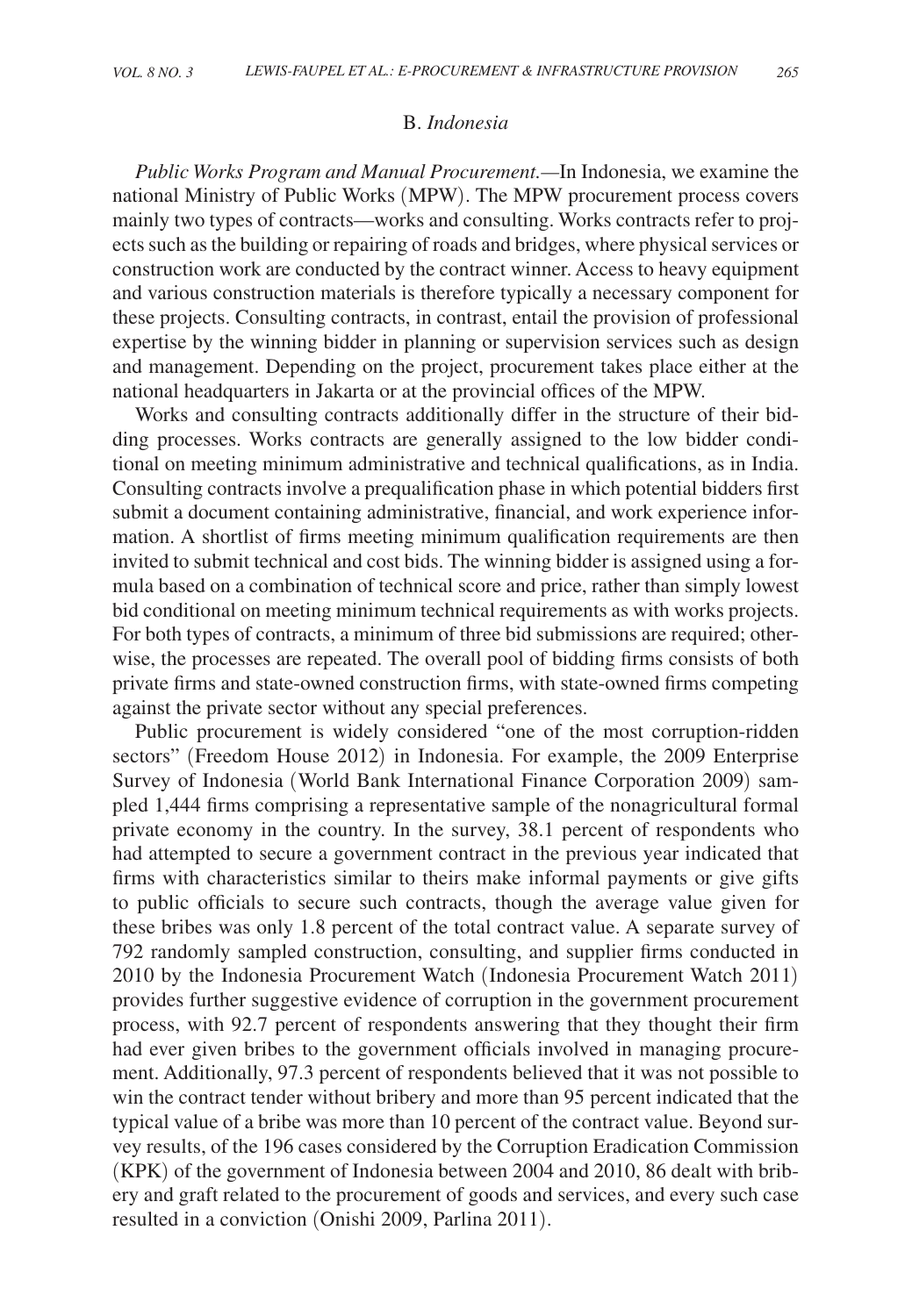Anecdotal evidence suggests that the manual procurement process contributes to the corruption problem in much the same ways as discussed in India. For example, government officials may not make the detailed documents required to prepare a bid available to non-favored firms or purposely misinform them about the proper submission process (UNAFEI 2008). Alternatively, there could be physical intimidation of firms that are not part of the cartel from submitting bids.

*E-procurement.—*Indonesia began rolling out a "semi-electronic procurement" (SEP) system in 2004 in the central ministry in Jakarta and expanded the procedure across the 33 provincial offices in approximately concentric circles from Jakarta over the next 5 years, as shown in Figure 2, panel B. The rollout plan was devised from Jakarta and followed a standard pattern in Indonesia: rollout started in Java, spread to the most developed provinces in Sumatra and Sulawesi next, and then was progressively rolled out throughout the country. Under SEP, firms are able online to register expressions of interest, to download detailed bidding and technical qualification documents, to submit prequalification materials, and to post questions and complaints. However, due to a regulatory constraint, the final submission of bids was still required to be conducted manually (hence the term "semi") throughout the period we study. The SEP process thus covers the entire procurement process except the final submission of bids. There was no change in procurement rules associated with the switch to SEP; procurement still followed the presidential guidelines for the procurement of government goods and services issued in 2003 (Government of Indonesia 2003). [3](#page-8-0)

Prior to the adoption of SEP in a province, procurement was in a "copy-to-Internet" (CTI) phase where the acquisition of bidding and technical qualification documents and the submission of bids were carried out manually, but the contract details (bids of each firm and the winner) were posted to the Internet ex post to be publicly available. Crucially for our analysis, the data made public during the copy-to-Internet and semi-e-procurement systems are identical and in fact use the same electronic platform; the only difference is that procurement actually takes place electronically on the SEP system, whereas in copy-to-Internet, information is just released publicly ex post. We discuss the data in more detail below.

## C. *E-procurement: Channels of Influence*

There are several mechanisms through which e-procurement could affect outcomes. First, e-procurement could change the composition of bidders. By placing bidding documents online and allowing interactions online rather than in person, e-procurement facilitates bidding at a distance; on the other hand, since it requires Internet access, it may be more difficult for unsophisticated bidders. Second, e-procurement may increase the enforcement of government rules and regulations. In the manual procurement system, the paper trail and threat of audit ensure that rules are complied with, but this is imperfect; e-procurement adds an additional layer of

<span id="page-8-0"></span><sup>&</sup>lt;sup>3</sup>Full e-procurement was not introduced until after the period under study.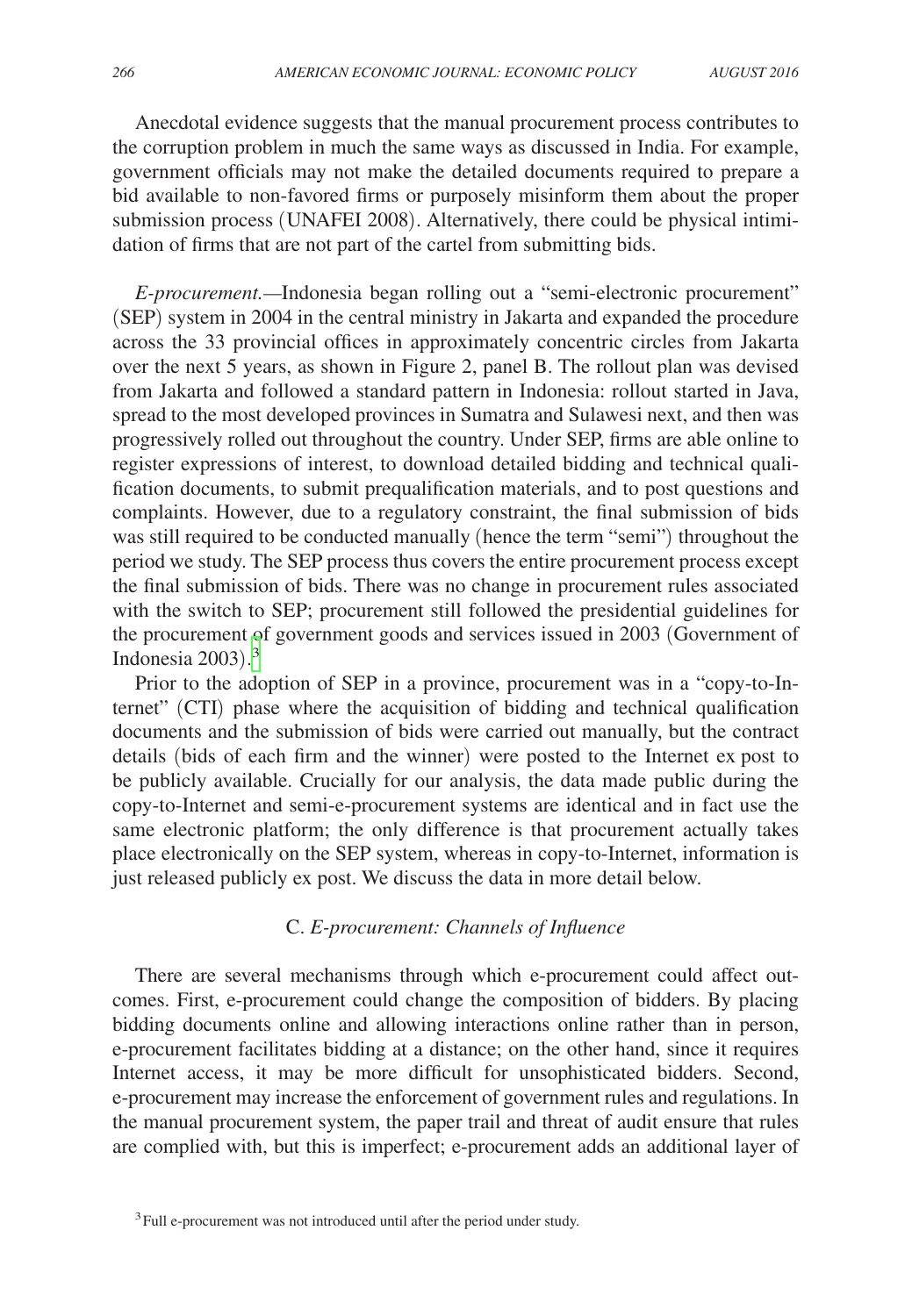intermediation, where the computer system itself enforces certain procedures. Third, e-procurement may prevent denial of access to non-favored suppliers. For example, in a manual procurement system, a procurement official could, for a supplier outside of a prespecified cartel, claim that there were no copies available of bidding documents or refuse to accept a bid. The e-procurement system cannot be manipulated in this way and provides access to all equally. Finally, even if outcomes are not changed, if e-procurement costs less for the government to administer than a manual procurement process, it could still be beneficial to the government (Singer et al. 2009).

The impact of these changes on prices and quantities is ambiguous for several reasons. First, while most of these effects of e-procurement are "positive" (in the sense of increasing competition and/or reducing the possibility of corruption or collusion), there is one potential downside, namely that it may make access more difficult for bidders with low Internet availability or low levels of computer skills.

Second, even conditional on "improving" outcomes for the government, it is not ex ante obvious whether this improvement will come in the form of lower prices, improved quality, or both (Asker and Cantillon 2010). If e-procurement facilitates the entry of high quality firms from farther away (say, high quality firms located in the capital city), one might expect quality to rise; prices might even rise as well. On the other hand, if e-procurement facilitates the entry of more firms of similar quality, the impact could either be a fall in prices (if existing firms bid the same quality as before but reduce prices in light of more competition) or an increase in quality (if existing firms increase quality of their proposals for the same price). Either way, these ambiguities suggest that it is important to measure the impacts on both prices and quality when considering the net impact for the government.

These arguments hold true under a competitive model with no collusion or corruption, but similar arguments can be made in cases of corruption, as well. For example, in a corrupt world where the most efficient contractor can pay the highest bribe (as in Tran 2008 and Asker 2010), e-procurement, even if it eliminated the bribes, would not necessarily change the identity of the firm winning the contract (Burguet and Che 2004). It would, however, potentially reduce the price. On the other hand, if there was heterogeneity in firms' willingness to pay bribes, so the most efficient firm was not necessarily the one with the highest willingness to pay, eliminating corruption might also result in a different firm winning the contract and potentially higher quality (Celentani and Ganuza 2002).

Of course, all of these effects could potentially be muted if the requests for proposal changed in response to e-procurement. For example, one might imagine that in response to an intervention that made it more difficult for a procurement officer to direct a contract to a particular bidder, the officer might change the contract requirements such that only the desired firm could satisfy them. While this issue could arise, at least in India this is unlikely to be a major force since the Indian road specifications are largely fixed by PMGSY program guidelines.

### **II. Data and Empirical Strategy**

In this section we describe the Indian and Indonesian datasets, followed by our empirical strategy.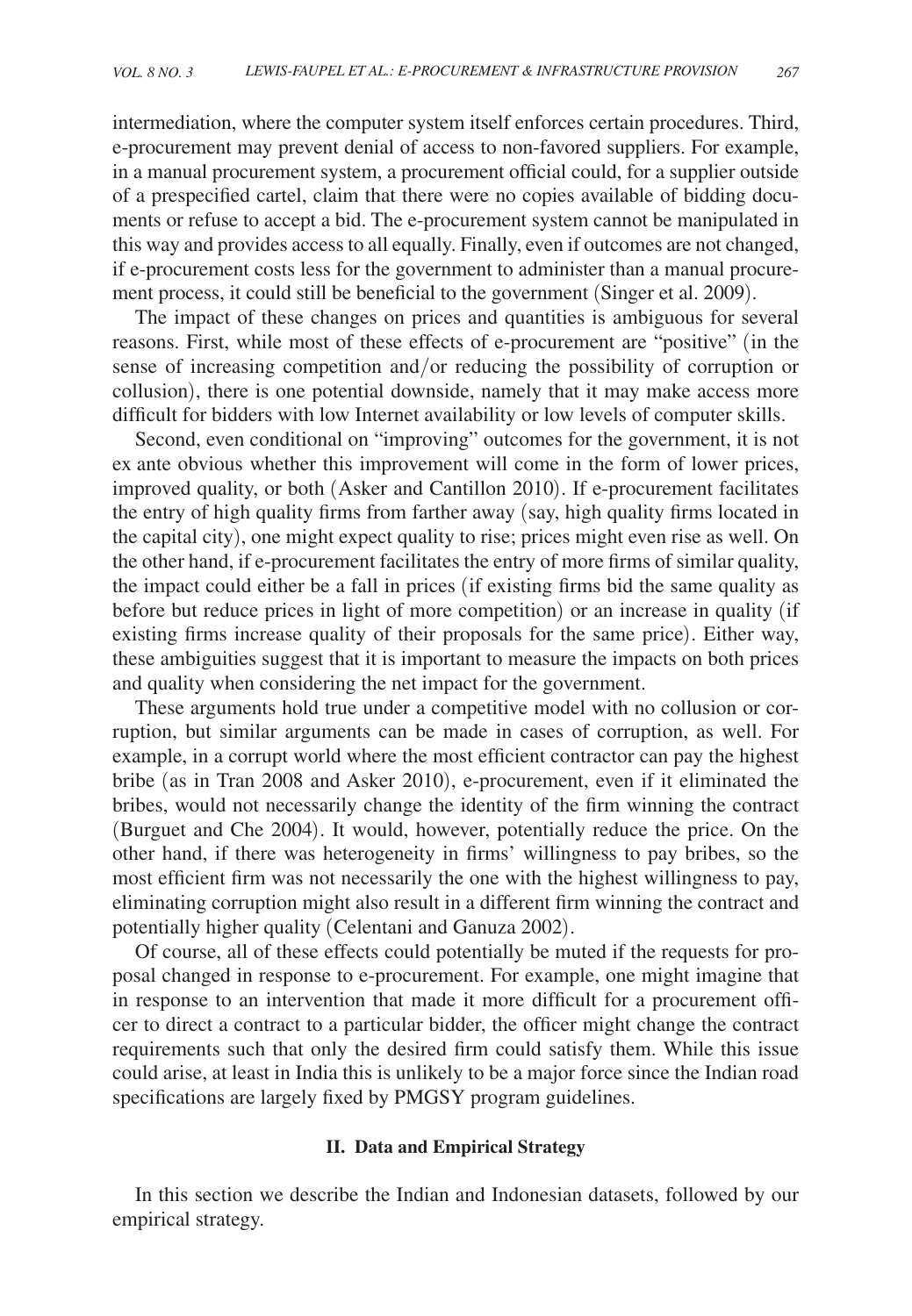## A. *Data*

*India.—*We obtain administrative data on costs, quality, and delays associated with each PMGSY contract issued between January 2000 and August 2009 from multiple PMGSY websites. The dataset covers 27 Indian states. For PMGSY, some road packages (sets of construction projects and funding allocated by the federal government) are split into multiple tenders, each with its own contract covering a subset of roads in the package. As a result, our final dataset covers (at least partial information for) 30,578 packages and 35,610 associated contracts.

A first set of outcomes are the cost outcomes associated with each contract. The estimated cost is the amount budgeted (or "sanctioned" in the terminology of PMGSY) by the national authority for construction of a specific road or set of roads in a package. A contract or payment above this amount can only occur with permission from the national offices. The contract value is the amount the government agrees to pay the winning firm for the relevant work. The final payment records the total amount paid out for each package, which as discussed above, may be distributed among multiple contracts and includes any amendments to the contract that occur during construction.

We have measures of two key aspects of project quality: timeliness and physical project quality. For timeliness, we track the time to execution. We use "late completion," which is an indicator variable taking value one if road construction work is not completed by the date agreed to in the initial contract. We also construct a continuous "time overrun ratio" variable, which is the ratio of actual to agreed upon time to completion.

To measure the quality of project implementation, we use quality reports submitted by the National Quality Monitors (NQMs). During construction, PMGSY has a multitier quality monitoring system, with local, state, and national monitoring. National monitoring is conducted by NQMs, who are retired engineers from other states. The assignment of packages to NQMs is randomized and is therefore conducted similarly in places with and without electronic procurement.<sup>4</sup> We focus on the outcomes of this national monitoring as our quality outcome. NQMs evaluate each part of the work for material and workmanship as per the format of the standardized "NQM Inspection Report," indicating the tests carried out and the test results obtained. Overall grading includes management issues, contract management, and quality of work. We use a binary assessment (satisfactory/unsatisfactory) of the technical fitness of the road at the time of inspection.

For a subset of packages in the states of Andhra Pradesh, Chhattisgarh, Karnataka, and Uttar Pradesh, we have bidding data. This includes the total number of bids submitted in each auction. Before submitted bids are unsealed, engineers in each state decide which firms have the technical ability (in training, equipment, and experience) to complete the project based on materials firms submit with their bid. We

<span id="page-10-0"></span><sup>4</sup>The NQMs are given the letter of request once every two months for carrying out inspection for the forthcoming two months. The NQMs are required to inspect three districts in a single visit in one state in each of the two months. The letter of request allocates a mix of works in progress and completed works. The letter indicates the specific location of works to be inspected and which are in-progress or completed works. Within a block (the administrative unit below district), projects to be inspected are chosen on a random basis.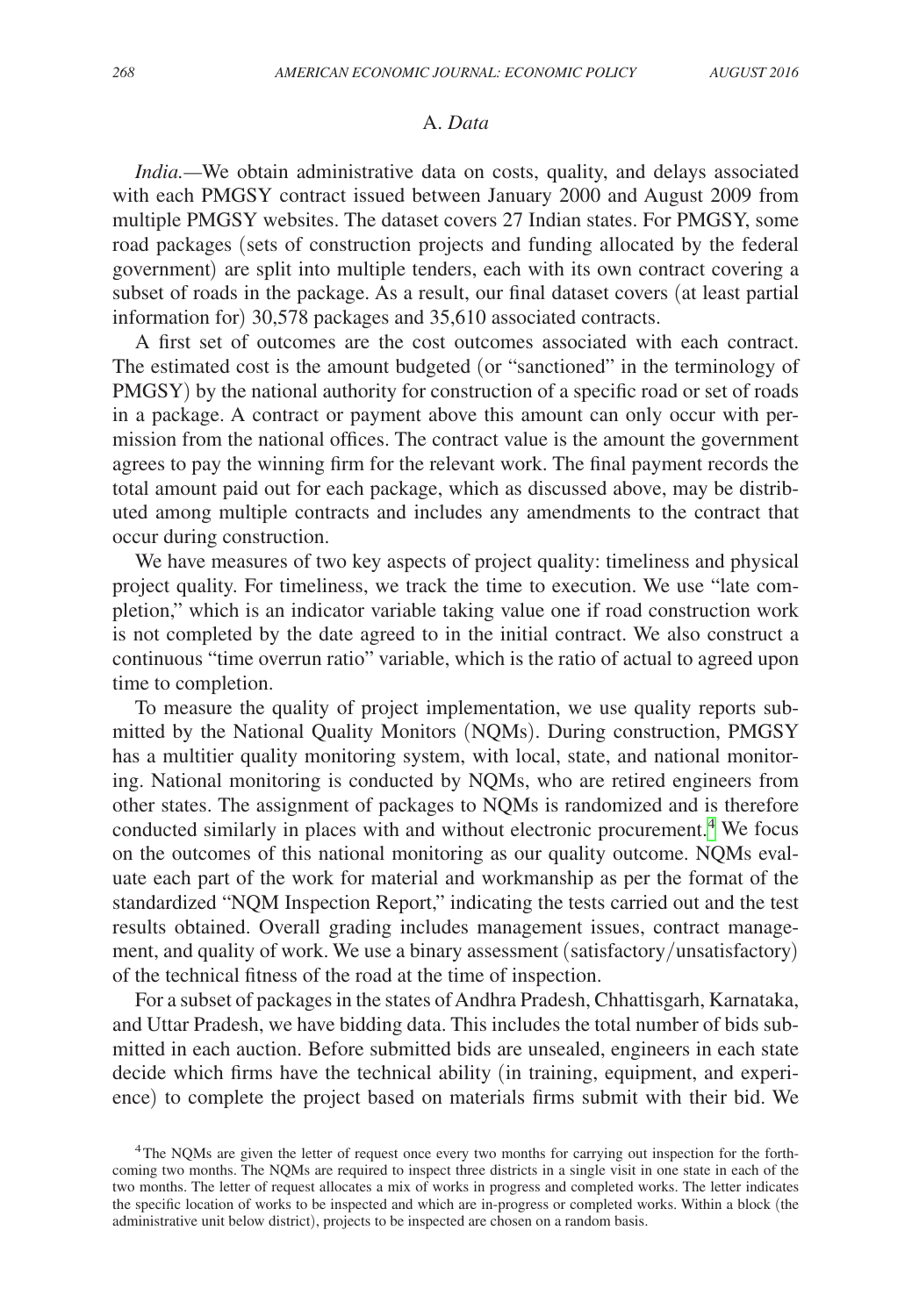also observe how many of the submitted bids in each auction are judged to be from technically qualified firms.

*Indonesia.—*We scraped data from the CTI and SEP websites of the Indonesian Ministry of Public Works, capturing the complete universe of procurement from 2004 through 2008. Over 14,000 contracts from the MPW national headquarters and the 33 provincial offices are covered. Each entry in the data is at the contract level and specifies the estimated cost, which is, as in India, the maximum amount allowed by the MPW to be paid for a given contract. Information on the type of project is available, as are all bidder names, bid amounts, disqualifications, and final contract values.

We also have the dates on which the notice and details for each contract were first posted online (and concurrently in traditional media), as well as the dates of bid opening and contract award. For road projects (which represent a subset of all projects covered by the Ministry of Public Works), we have a separate database from the road division that tracks the start dates and expected and actual completion dates for the services associated with each contract. As with India, we construct "late completion" and "time overrun" variables. No direct quality measure is available for Indonesia. For regressions which consider as an outcome variable the above measures of the timeliness of completion, the number of firms expressing interest (i.e., registering to access bidding documents), or the number of firms bidding, we trim the top and bottom 1 percent of sample observations.

#### B. *Descriptive Statistics*

In the first column of [Table 1,](#page-12-0) we present a set of basic descriptive statistics for the Indian data, and in the remaining columns we present statistics from Indonesia. All monetary variables are in logs, which is the form in which they will be used in the regressions below.

Examining the Indian data, in an average year for the typical state, the government sanctioned almost 145 packages worth 9.61 log lakh rupees (approximately US\$33 million at exchange rates for 2005, the midpoint of our dataset; 1 lakh is 100,000 rupees) covering over 6.74 log kilometers (525 miles) of road. At the package level, the average log estimated cost of completion over the period observed is 5.21 log lakh rupees (about US\$416,000). In the subset of auctions for which we have bidding data (as discussed above, these are from 4 states), there are an average of 2.7 total bids and 1.7 qualified bids.

One contract per package is the mode, but a long right tail is observed. On average, a package is associated with 1.25 contracts for which we have data. Roads contracts generally come in below estimated cost (most likely because exceeding estimated cost requires an additional bureaucratic process). However, cost overruns with respect to the contracted price are relatively common post-contracting. The average payment on completed projects exceeds the average contract value by about 46 percent.

Turning to delays and quality, completion before the contracted due date was rare, with more than three-quarters of contracts finished after the assigned deadline and an average delay of 244 days. There was heterogeneity in quality, with 72 percent of projects receiving a satisfactory quality rating on first inspection.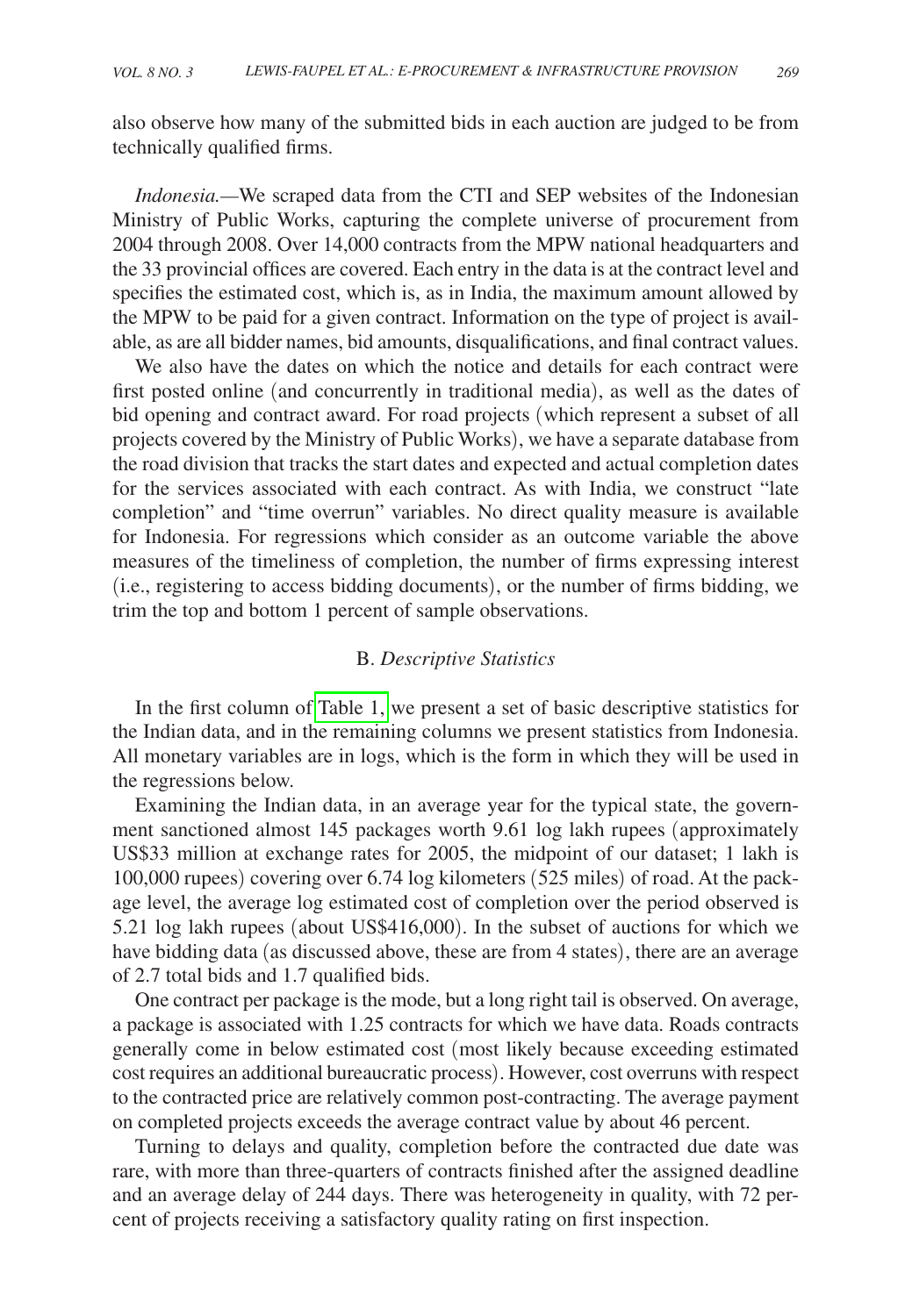<span id="page-12-0"></span>

|                                                      | India            |              |                     |              |                     | Indonesia    |                      |              |  |
|------------------------------------------------------|------------------|--------------|---------------------|--------------|---------------------|--------------|----------------------|--------------|--|
|                                                      |                  | All          |                     | A11          |                     | Works        |                      | Consulting   |  |
|                                                      | Mean<br>(SD)     | Observations | Mean<br>(SD)        | Observations | Mean<br>(SD)        | Observations | Mean<br>(SD)         | Observations |  |
| Panel A. State/province year level<br>Total projects | 144.8<br>(184.9) | 158          | 88.3<br>(89.1)      | 166          | 57.9<br>(40.3)      | 164          | 32.2<br>(61.2)       | 160          |  |
| log total budget                                     | 9.610<br>(1.469) | 158          | 25.674<br>(0.944)   | 166          | 25.610<br>(0.918)   | 164          | 22.886<br>(1.156)    | 160          |  |
| Panel B. Package level<br>log estimated cost         | 5.211<br>(0.846) | 22,378       | 20.540<br>(1.311)   | 14,657       | 20.952<br>(1.350)   | 9.502        | 19.780<br>(0.799)    | 5,155        |  |
| Contracts in package                                 | 1.251<br>(1.088) | 22,378       |                     |              |                     |              |                      |              |  |
| log total value of<br>contracts in package           | 5.217<br>(0.908) | 22,378       |                     |              |                     |              |                      |              |  |
| Satisfactory quality<br>at first inspection          | 0.715<br>(0.451) | 11,200       |                     |              |                     |              |                      |              |  |
| Panel C. Contract level<br>log contract value        | 4.529<br>(2.044) | 26,659       | 20.433<br>(1.322)   | 14,623       | 20.826<br>(1.381)   | 9,491        | 19.706<br>(0.799)    | 5,132        |  |
| log final payment                                    | 4.914<br>(0.903) | 14,813       |                     |              |                     |              |                      |              |  |
| Completion delay<br>(days)                           | 244.3<br>(345.4) | 13,781       |                     |              |                     |              |                      |              |  |
| Number of firms<br>expressing interest               |                  |              | 28.837<br>(32.902)  | 14,409       | 33.468<br>(38.967)  | 9,329        | 20.333<br>(13.058)   | 5,080        |  |
| Number of firms<br>bidding                           | 2.756<br>(3.075) | 1.628        | 5.842<br>(4.617)    | 14,521       | 7.298<br>(5.083)    | 9,414        | 3.158<br>(1.364)     | 5,107        |  |
| Time notice to award                                 |                  |              | 99.544<br>(110.258) | 10.423       | 84.393<br>(100.478) | 6.810        | 128.102<br>(121.642) | 3.613        |  |
| Time bid open<br>to award                            |                  |              | 29.616<br>(29.672)  | 9.199        | 27.476<br>(24.182)  | 5,975        | 33.583<br>(37.477)   | 3,224        |  |
| Winner won in<br>first year                          | 0.109<br>(0.312) | 34,126       | 0.282<br>(0.450)    | 9,575        | 0.212<br>(0.408)    | 6,893        | 0.463<br>(0.499)     | 2,682        |  |
| Winner from same<br>district/prov.                   | 0.302<br>(0.459) | 12,913       | 0.734<br>(0.442)    | 6,096        | 0.817<br>(0.387)    | 4,152        | 0.556<br>(0.497)     | 1,944        |  |
| Time overrun ratio                                   | 2.262<br>(3.018) | 13,628       | 1.876<br>(0.992)    | 4,161        | 2.179<br>(0.991)    | 2,986        | 1.083<br>(0.330)     | 1,175        |  |
| Late                                                 | 0.766<br>(0.423) | 13,628       | 0.832<br>(0.374)    | 4.161        | 0.948<br>(0.223)    | 2,986        | 0.537<br>(0.499)     | 1,175        |  |

Table 1—Summary Statistics

Examining the Indonesian data in Table 1, between 2004 and 2008 the average Indonesian province auctioned about 88 contracts per year, with nearly twice as many works as consulting projects, for a province-level average log total budget of 25.67 log rupiah (approximately US\$15 million at 2006 exchange rates). At the project level, the average log estimated cost for works projects is 20.95 log rupiah (about US\$140,000) and for consulting projects is 19.78 log rupiah (approximately US\$43,000). The final contract value for a given project is on average 10 percent lower than the official estimated cost provided by the government prior to bidding. Firms winning contracts are typically based in the same province as the contract, more than 80 percent so for works projects. As with the data from India, delays are common; nearly all works projects (95 percent) and more than half of consulting projects (54 percent) are completed later than the initially agreed upon date.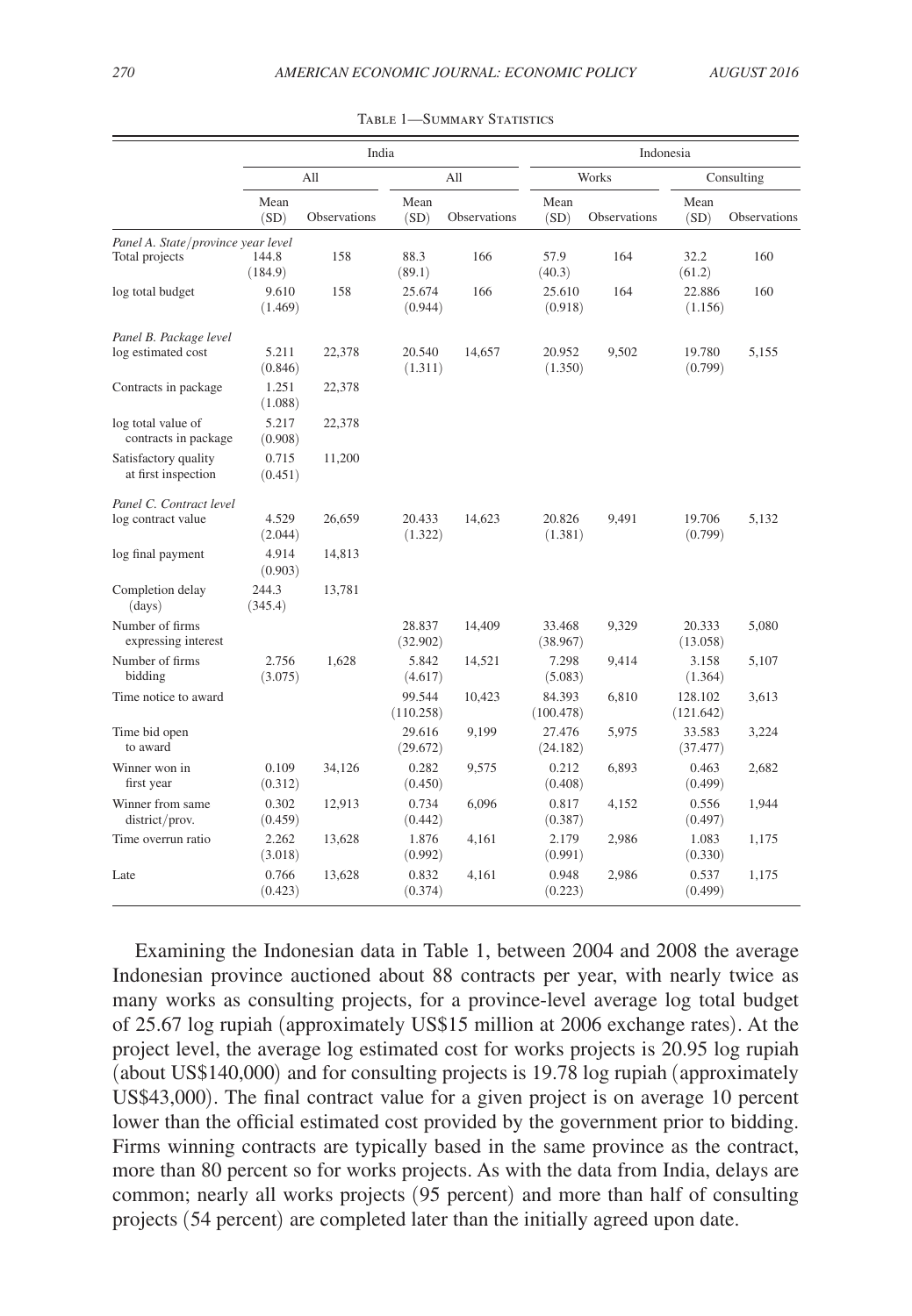#### C. *Empirical Strategy*

We estimate impacts separately for India and Indonesia. In both cases, we make use of a difference-in-differences strategy, but our implementation differs slightly across countries, as described below.

In India, for road package or contract *i* in state *s* which began in year *t*, we estimate the following OLS specification:

(1) 
$$
y_{ist} = \alpha_s + \beta_t + \mu EPROC_{st} + \mathbf{X}'_{ist}\gamma + \epsilon_{ist},
$$

where *i* is a package or contract, *s* is a state, and *t* is a year, and *EPROC*<sub> $st$ </sub> is a dummy for e-procurement adoption by state  $s$  as of year  $t$ . Controls  $X_{ist}$  are log estimated cost and log road length.<sup>[5](#page-13-0)</sup> All regressions include state  $(\alpha_s)$  and year  $(\beta_t)$  fixed effects. In some cases, we collapse the package-level data to the state level and estimate regressions using annual state-level data. In all cases, we cluster standard errors by state.

In Indonesia, the availability of e-procurement at the province level does not necessarily imply that all projects within a province will be contracted using the system.<sup>6</sup> To obtain the average impacts of the use of e-procurement, we instrument for actual e-procurement use with the adoption of e-procurement in the province, as follows. The regression of interest (i.e., the second stage) is:

(2) 
$$
y_{ist} = \alpha_s + \beta_t + \theta EPROCPACKAGE_{ist} + \delta X_{ist} + \epsilon_{ist},
$$

where *EPROCPACKAGE*<sub>ist</sub> is a dummy for e-procurement use in project *i* in province *s* as of year *t*. The project level e-procurement variable *EPROCPACKAGEist* is instrumented with  $EPROC_{st}$ , which is a dummy for whether e-procurement has been adopted by province *s* as of time  $t$ .<sup>[7](#page-13-2)</sup> The control variable  $X_{ist}$  is the log estimated cost (since we have many different types of projects and there is no metric available in the data other than estimated cost, we cannot control for road length as for India). Standard errors are clustered by province.

In our regression tables we typically report results for the India sample as panel A, Indonesia works projects as panel B, and Indonesia consulting projects as panel C.

#### D. *Identification Check*

Since the adoption of e-procurement is not randomly assigned, we need to ensure that the timing of e-procurement adoption is not correlated with differential trends in procurement that would have occurred in the absence of e-procurement.

<span id="page-13-0"></span><sup>&</sup>lt;sup>5</sup>For India, the  $R^2$  values from regressions of e-procurement on log road length and log estimated cost range from 0.0004 to 0.081, depending on the year. For Indonesia, the  $R^2$  values from regressions of project-level e-procurement on log estimated cost range between 0.001 to 0.022 for works projects and between 0.000 to 0.125 for consulting projects, depending on the year.

<span id="page-13-1"></span><sup>&</sup>lt;sup>6</sup>It is possible that this is true for India as well, but for India we do not observe what fraction of packages actually used e-procurement in a given year.<br><sup>7</sup>The first-stage coefficient and *F*-statistic for works projects are, respectively, 0.359 and 40.79, and for consul-

<span id="page-13-2"></span>tancy projects they are 0.491 and 78.11.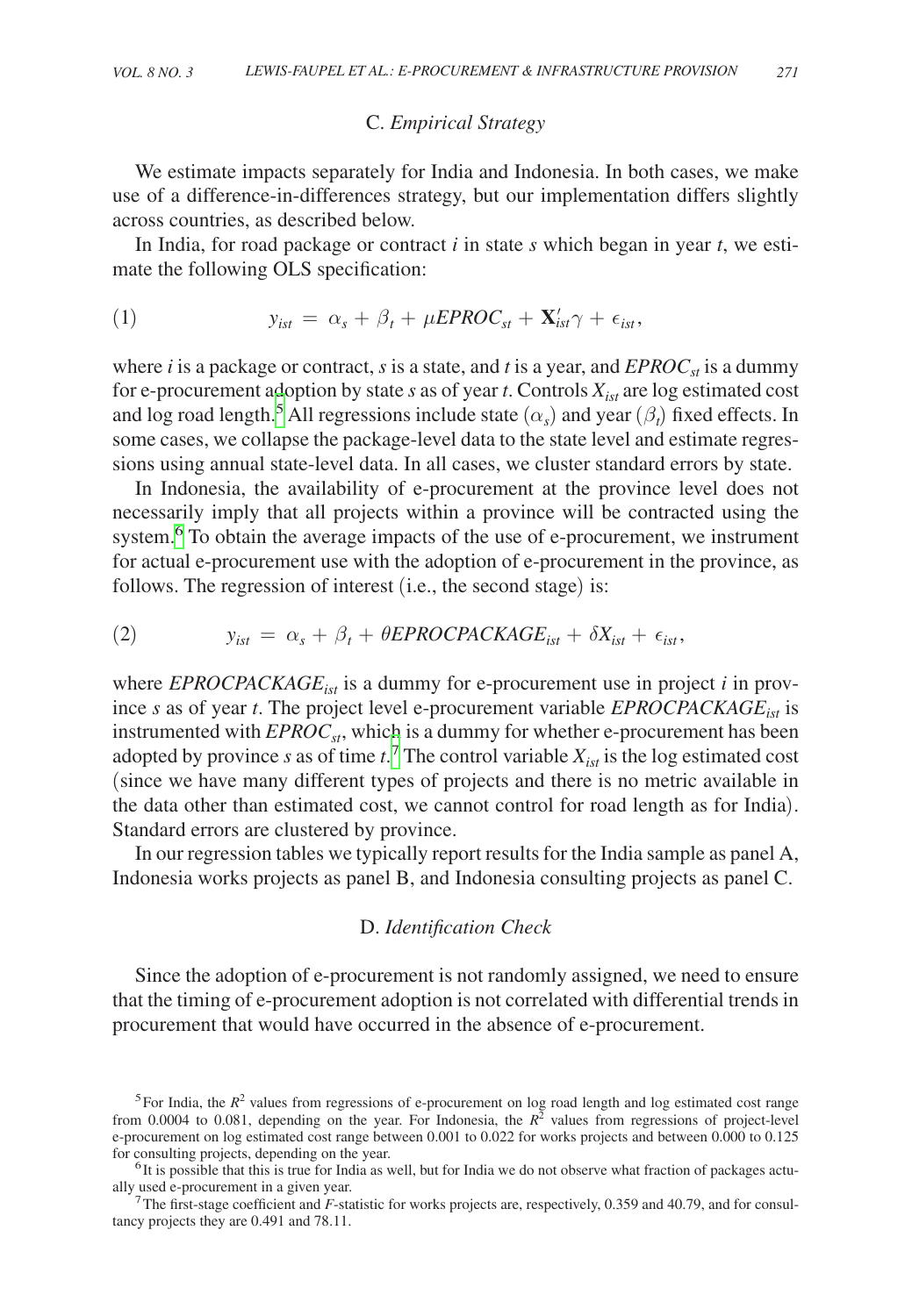|                                         | State-year level                                   |                                            |  |  |  |
|-----------------------------------------|----------------------------------------------------|--------------------------------------------|--|--|--|
|                                         | log (total estimated cost<br>at state-year)<br>(1) | Number of projects<br>in state-year<br>(2) |  |  |  |
| Panel A. India                          |                                                    |                                            |  |  |  |
| E-procurement                           | $-0.041$                                           | $-54.391$                                  |  |  |  |
| Mean dep. var. (non-eproc)              | (0.089)<br>9.548                                   | (60.717)<br>139.203                        |  |  |  |
|                                         | (1.413)                                            | (184.074)                                  |  |  |  |
| <b>Observations</b>                     | 157                                                | 157                                        |  |  |  |
| Panel B. Indonesia—works projects       |                                                    |                                            |  |  |  |
| $E$ -procurement $(IV)$                 | 0.187                                              | $-3.559$                                   |  |  |  |
|                                         | (0.151)                                            | (7.069)                                    |  |  |  |
| Mean dep. var. (non-eproc)              | 25.211                                             | 45.102                                     |  |  |  |
|                                         | (0.774)                                            | (28.803)                                   |  |  |  |
| <b>Observations</b>                     | 164                                                | 164                                        |  |  |  |
| Panel C. Indonesia—consultancy projects |                                                    |                                            |  |  |  |
| $E$ -procurement $(IV)$                 | 0.374                                              | 7.641                                      |  |  |  |
|                                         | (0.226)                                            | (8.486)                                    |  |  |  |
| Mean dep. var. (non-eproc)              | 22.306                                             | 15.831                                     |  |  |  |
|                                         | (0.888)                                            | (10.009)                                   |  |  |  |
| <b>Observations</b>                     | 160                                                | 160                                        |  |  |  |

TABLE 2-BUDGET IMPACT

To examine this, we begin by checking whether, overall, the adoption of e-procurement is associated with a change in the volume (total budget for procurement) or structure (i.e., across how many contracts procurement is distributed) in a given state or province. Column 1 of Table 2 reports regressions where the dependent variable is log total estimated cost at the state-year level and the explanatory variable of interest is an indicator for any contract being awarded under e-procurement, with log of road length included as a control for India. Column 2 repeats the exercise using number of projects as the dependent variable, controlling for log total state-year estimated project cost. In neither country do we see a significant impact of e-procurement adoption on the total budget allocations (column 1) or the number of projects they are broken into (column 2) at the state/province level, suggesting that e-procurement was not coincident with major changes in the amount or structure of contracts being procured[.8](#page-14-0)

*Notes:* India: Column 1 reports estimates from an OLS regression of log total estimated cost at the state-year level on an indicator for any contract being awarded under e-procurement in the respective state and year. Column 2 does the same using number of packages as the dependent variable. Log of road length and log of estimated cost are included as controls when not on the LHS. Indonesia: Columns 1 and 2 give results from OLS regressions at the state-year level, where the dependent variable is given in the table and the independent variable is the official adoption of electronic procurement at the state level. Column 2 includes a control for log total state-year estimated project cost. Both regressions include state and year fixed effects. Standard errors clustered at the state level are in parentheses below estimates. Means for each dependent variable are also reported, with standard deviations in parentheses.

<span id="page-14-0"></span><sup>8</sup>We find a similar null result for e-procurement's effect on log road length. See online Appendix Table 2 for these estimates.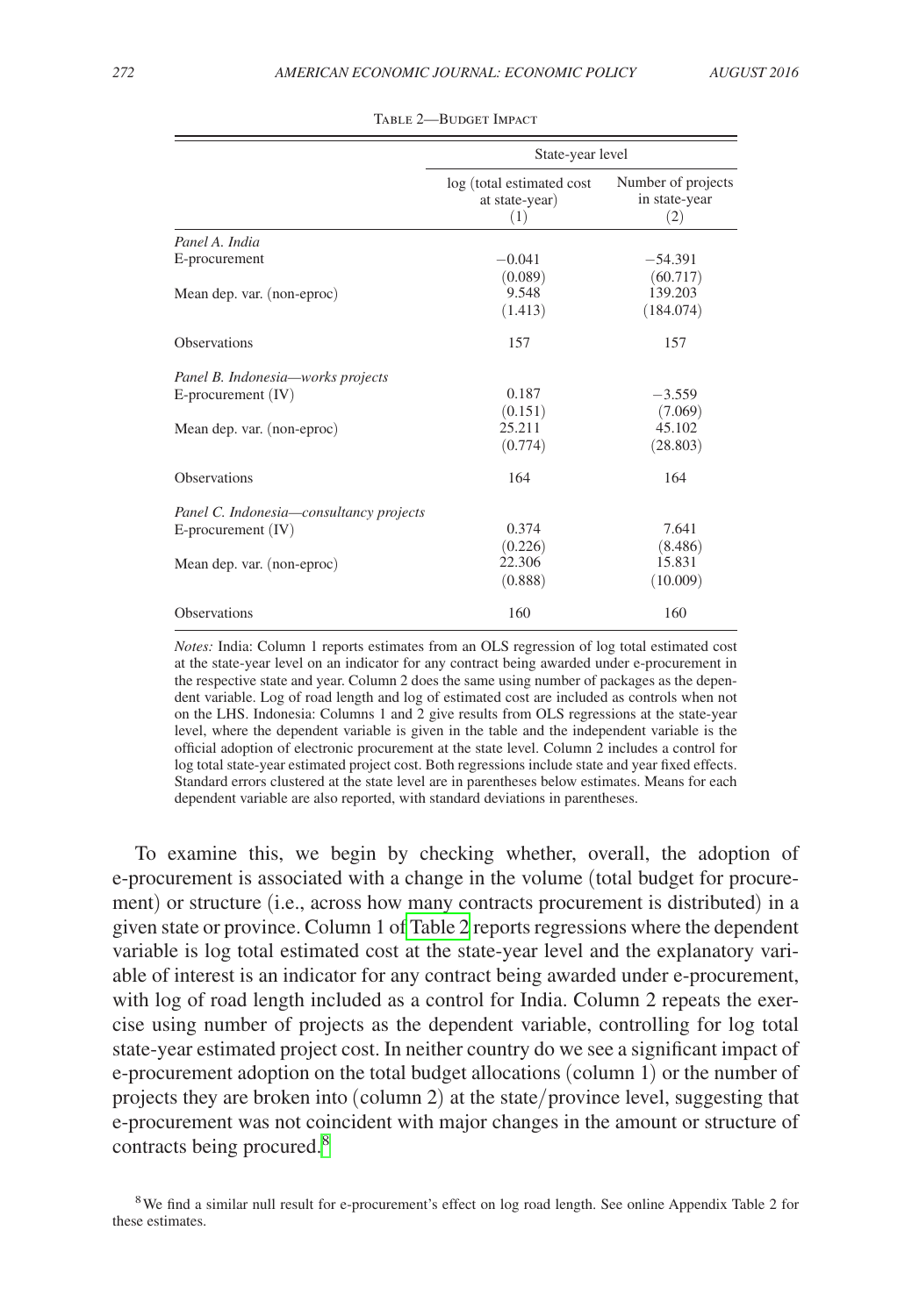Second, we examine whether the year of official adoption of e-procurement at the state level (conditional on e-procurement occurring after the first two years in our data—that is, after 2005 in Indonesia or after 2001 in India), is significantly related to the difference in log average contract value between the first two years of the data (i.e., between 2001 and 2000 for India (Appendix Table A1, panel A) and between 2005 and 2004 for Indonesia (Appendix Table A1, panels B and C)). Regressing these early contract value differences on e-procurement can suggest whether differential initial trends predict the year of subsequent e-procurement adoption. We see no correlation between change in state-level contract value and the timing of e-procurement for either India or Indonesia.

#### **III. Results**

#### A. *Did E-procurement Change the Contracting Process?*

*Contracting Execution.—*In [Table 3](#page-16-0) we first examine whether the introduction of e-procurement has an impact on the duration of the project contracting phase. In columns 1 and 2, we consider the time elapsed between tender notice and contract award and between bid opening and contract award. Both variables are available only for the Indonesia sample. While neither variable is significantly impacted for works projects, we find an increase of 54.15 days (statistically significant at the 1 percent level), a more than 50 percent increase, in the time elapsed between the tender notice and awarding of contract for consulting projects. In conjunction with the absence of an effect in column 2 on the amount of time between bid opening and award, this implies that for consulting projects e-procurement increased the period of time between the tender notice and the opening of bidding, in which firms can learn about potential contracts and prepare their bid documents.

*Who Bids and Who Wins?—*We next consider indicators of changing contractor identity. In column 3 of Table 3, we investigate the impact of e-procurement on the number of firms who express an interest in bidding. These data are only available for Indonesia. For nearly every works project, this process entails registering to be allowed to download the detailed bid documents and participate in bid submission. For all consulting projects and a small subset of works projects, expression of interest involves the submission of a prequalification document on which firms are scored and a subset of those passing are chosen to submit bids. The number of firms expressing interest in the case of works projects more than doubles.

In column 4 we examine the number of firms submitting a complete bid. This number is relatively low in India with the average manual procurement contract receiving roughly 2.9 bids. This number is higher for Indonesia at over 7 bids per works project and 3.2 per consulting project. However, in no instance does the average number of bids increase due to e-procurement.

Column 5 examines whether e-procurement changes the likelihood that the winning firm is based in the same area in which a project is tendered. While a variable for contractor home province was available directly in the Indonesian data, we proxy for firm default location in India with the modal district among those in which the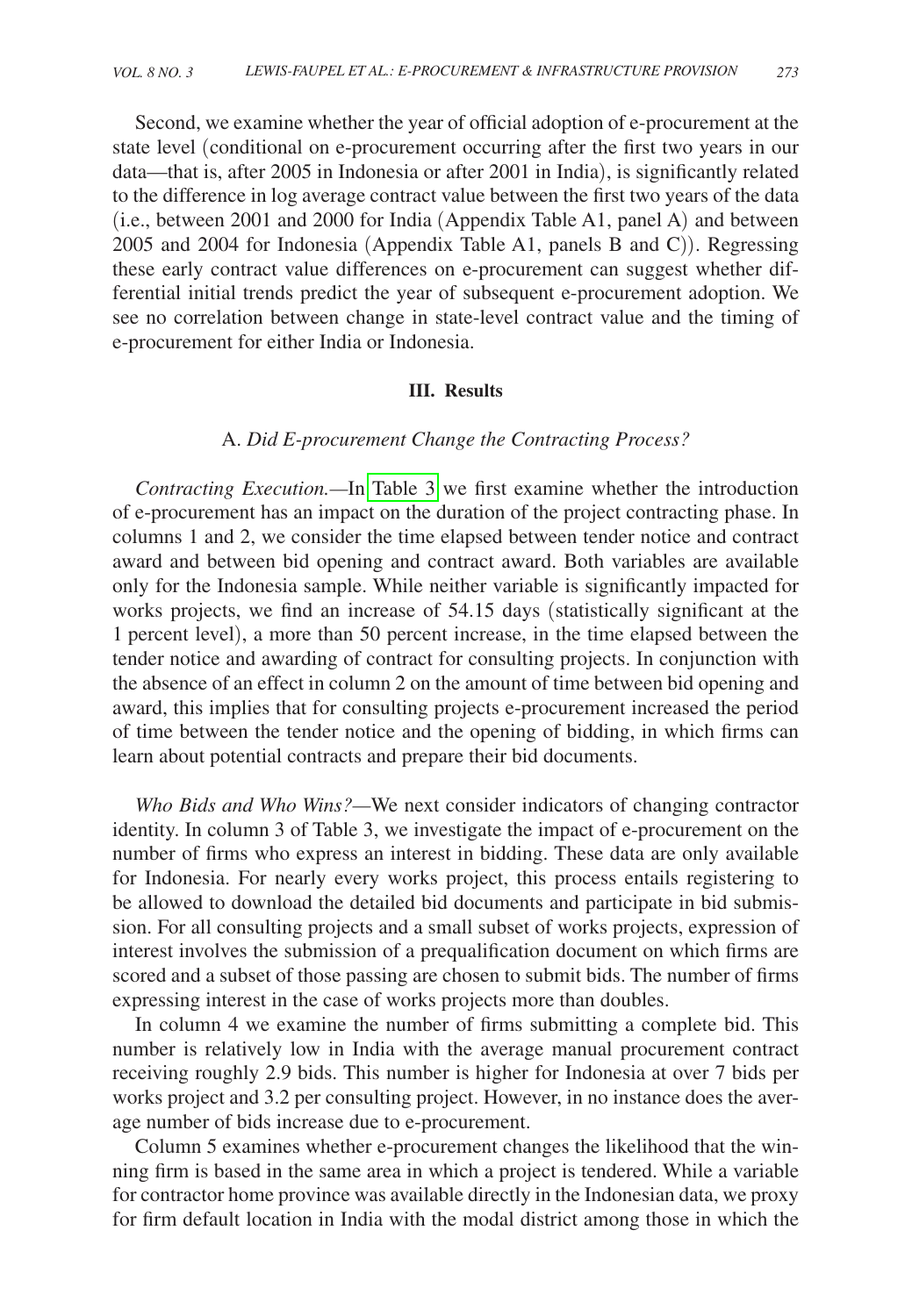<span id="page-16-0"></span>

|                                         | Time<br>elapsed<br>notice to<br>award<br>(1) | Time<br>elapsed<br>bid open<br>to award<br>(2) | Number of<br>firms<br>expressing<br>interest<br>(3) | Number<br>of<br>firms<br>bidding<br>(4) | Winner<br>from same<br>province/<br>district<br>(5) | Winner<br>in<br>first<br>year<br>(6) |
|-----------------------------------------|----------------------------------------------|------------------------------------------------|-----------------------------------------------------|-----------------------------------------|-----------------------------------------------------|--------------------------------------|
| Panel A. India<br>E-procurement         |                                              |                                                |                                                     | 0.364<br>[0.733]                        | $-0.108$<br>(0.029)                                 | 0.0222<br>(0.0218)                   |
| Mean dep. var. (non-eproc)              |                                              |                                                |                                                     | 2.86<br>(3.52)                          | 0.581<br>(0.493)                                    | 0.141<br>(0.348)                     |
| <b>Observations</b>                     |                                              |                                                |                                                     | 1,406                                   | 6,545                                               | 26,246                               |
| Panel B. Indonesia—works projects       |                                              |                                                |                                                     |                                         |                                                     |                                      |
| $E$ -procurement $(IV)$                 | 48.75<br>(38.24)                             | $-2.54$<br>(6.93)                              | 24.735<br>(13.657)                                  | 0.420<br>(1.520)                        | $-0.036$<br>(0.057)                                 | 0.069<br>(0.060)                     |
| Mean dep. var. (non-eproc)              | 64.90<br>(71.20)                             | 25.33<br>(29.43)                               | 17.456<br>(21.460)                                  | 7.005<br>(5.057)                        | 0.816<br>(0.387)                                    | 0.245<br>(0.430)                     |
| <b>Observations</b>                     | 6,804                                        | 5,974                                          | 9,323                                               | 9,408                                   | 4,151                                               | 6,892                                |
| Panel C. Indonesia-consultancy projects |                                              |                                                |                                                     |                                         |                                                     |                                      |
| $E$ -procurement $(IV)$                 | 54.15<br>(19.10)                             | 9.88<br>(6.19)                                 | $-3.489$<br>(2.561)                                 | $-0.242$<br>(0.281)                     | $-0.233$<br>(0.133)                                 | 0.414<br>(0.183)                     |
| Mean dep. var. (non-eproc)              | 98.01<br>(101.20)                            | 26.13<br>(48.53)                               | 11.069<br>(6.174)                                   | 3.178<br>(1.468)                        | 0.650<br>(0.477)                                    | 0.446<br>(0.497)                     |
| <b>Observations</b>                     | 3,611                                        | 3,223                                          | 5,078                                               | 5,107                                   | 1,944                                               | 2,682                                |

Table 3—Contract Process

*Notes:* India: All columns report OLS estimates from a regression at the contract level of the listed variable on an indicator for the contract being awarded using e-procurement. Column 4 is estimated on a subset of contracts for which we have bidding data in the states of Andhra Pradesh, Chhattisgarh, Karnataka, and Uttar Pradesh. Column 5 defines the district that a contractor is from as the modal district of the contractor's observed contracts prior to e-procurement starting anywhere in the country. This regression is therefore restricted to contracts won by the cohort of contractors who were awarded contracts prior to e-procurement. Winner in first year (column 6) is an indicator for the winner having been awarded a contract in 2000 or 2001. This regression is restricted to observations after the first year. State and year fixed effects as well as controls for log of road length and log of estimated cost are included. Indonesia: All columns report IV estimates at the project level, where the dependent variable is given in the table and the independent variable is the contract-level use of electronic procurement, instrumented by the official adoption of electronic procurement at the state level. Values of time elapsed in columns 1 and 2 were available for a subset of provinces in 2004 and all provinces in subsequent years. Column 5 defines the province where the contractor is from as the province directly indicated in the data. This regression therefore excludes contracts based out of the national headquarters. Column 6 defines winner in first year as an indicator for the winner having been awarded a contract in 2004. This regression is restricted to observations after the first year in the data. State and year fixed effects as well as a control for log of estimated cost are included. Standard errors are clustered at the state level. Where brackets are used, *p*-values are given using the wild bootstrap method. Non-e-procurement project means for each dependent variable are also reported, with standard deviations in parentheses.

contractor was observed with contracts prior to e-procurement starting anywhere in the country.<sup>[9](#page-16-1)</sup> In general, as with most construction projects, where moving equipment is quite costly and where there is often a need for local sources of materials (e.g., hot asphalt), there is a strong tendency to be local: in India nearly 60 percent of winning bids come from firms located in the same district and in Indonesia over 80 percent of works contracts are won by firms from the same province.

<span id="page-16-1"></span>9In India, the only consistent firm identification data we observe is a unique ID within states, which does not link across states. Since some firms are not observed prior to the start of e-procurement, the location variable is undefined for these firms and the associated observations are excluded from this regression.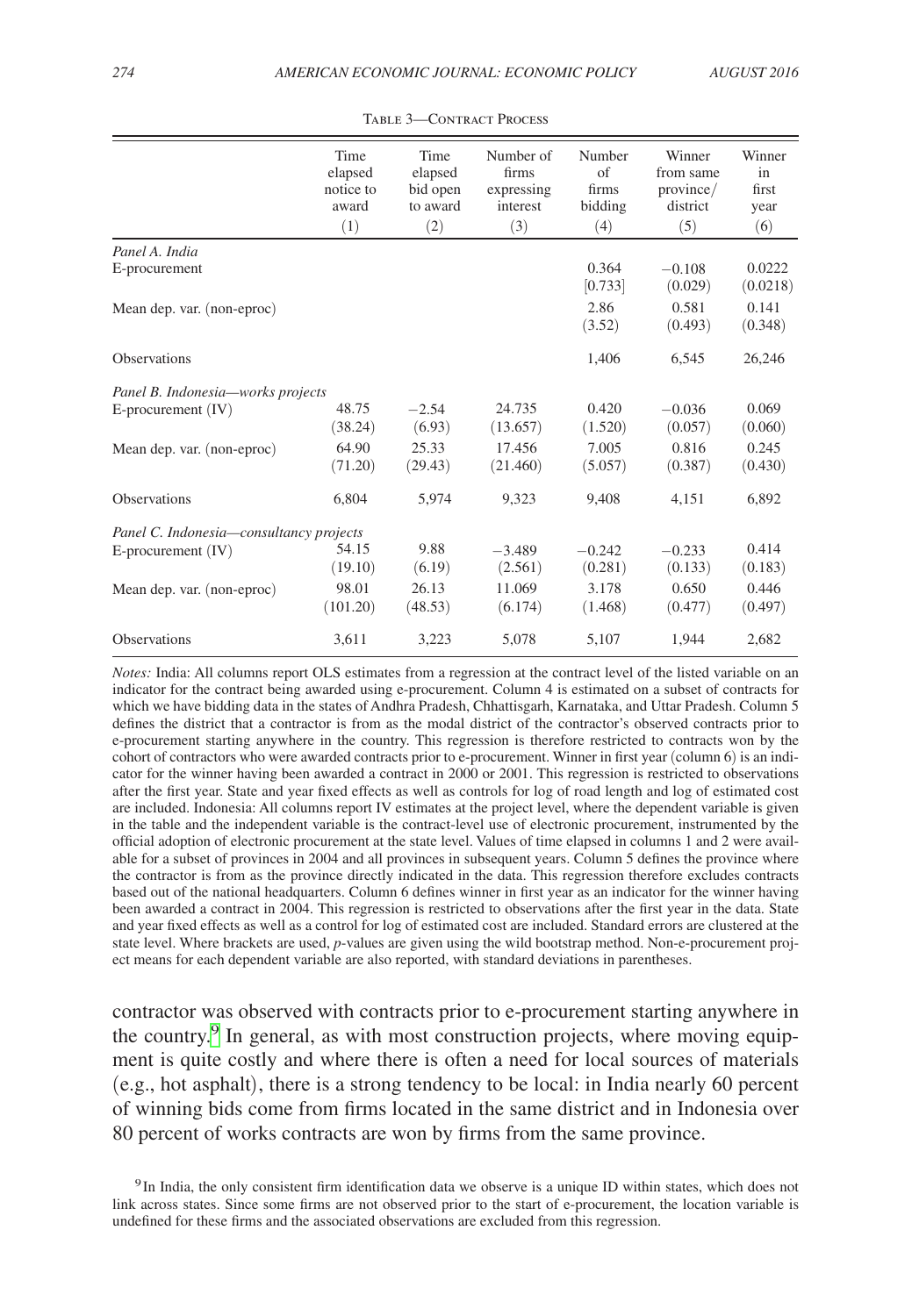We observe a significant 11 percentage point decline in this variable in India and a 23 percentage point decline for consultancy projects in Indonesia. Given that it is much easier to move engineers geographically than to move heavy equipment and asphalt plants, it is not surprising that the impacts for Indonesia—where cross-provincial distances are much greater than the cross-district distances we observe in India—are concentrated among consulting projects.

Finally, we examine in column 6 whether e-procurement changed entry of new firms. Specifically, we examine whether the winning bidder was present and won a contract bid in the first year of our data (2000 or 2001 for districts in India or 2004 for provinces in Indonesia). This regression is restricted to observations that fall in years subsequent to these initial years. We observe a highly significant increase of 41 percentage points for consultancy projects in Indonesia, showing that e-procurement leads to more contracts being won by preexisting winning firms. Combined with column 5, this suggests that e-procurement leads to projects being won by preexisting firms from other provinces.

One consistent explanation for these findings is that e-procurement improves access to information for firms outside the area where procurement is taking place. This is a relatively larger benefit for firms that are farther away and may also favor preexisting firms with a documented record of success.

#### B. *Did E-procurement Change Procurement Outcomes?*

There are three main outcome variables about which the government cares when procuring for the provision of a service/construction of a project: the price it pays for the contract, the timeliness with which the contract is executed, and the quality of work undertaken. In this section, we examine the impact of e-procurement on each of these three dimensions.

*Prices.—*To examine the impact on prices paid, we first consider impacts in each country on the contract value agreed upon between the winning bidder and the government. Column 1 shows no statistically significant impact in India on log contract value, conditional on the log length of the road and the log estimated cost of the road. The point estimate is quite small—0.02—and the 95 percent confidence interval ranges from −0.027 to 0.064. This means that we can reject the hypothesis that there was more than 3 percent cost savings associated with e-procurement, based on the original contract value. For Indonesia, conditional on the log estimated cost, the point estimates for both works and consultancy projects suggest small reductions in log contract value, though they are not statistically significant. The confidence intervals suggest that, at 95 percent confidence, we can rule out price declines in Indonesia of more than 14.1 percent for works projects and of more than 6.6 percent for consulting projects.

Of course, the government does not care about the contract value, per se; rather, the more important measure is the actual amount paid to the contractor. Cost overruns are frequent, so as discussed above, the amount paid is typically higher than the contract value. Column 2 examines the impact on the final amount actually paid by the government, including any overruns or contract amendments. Values for this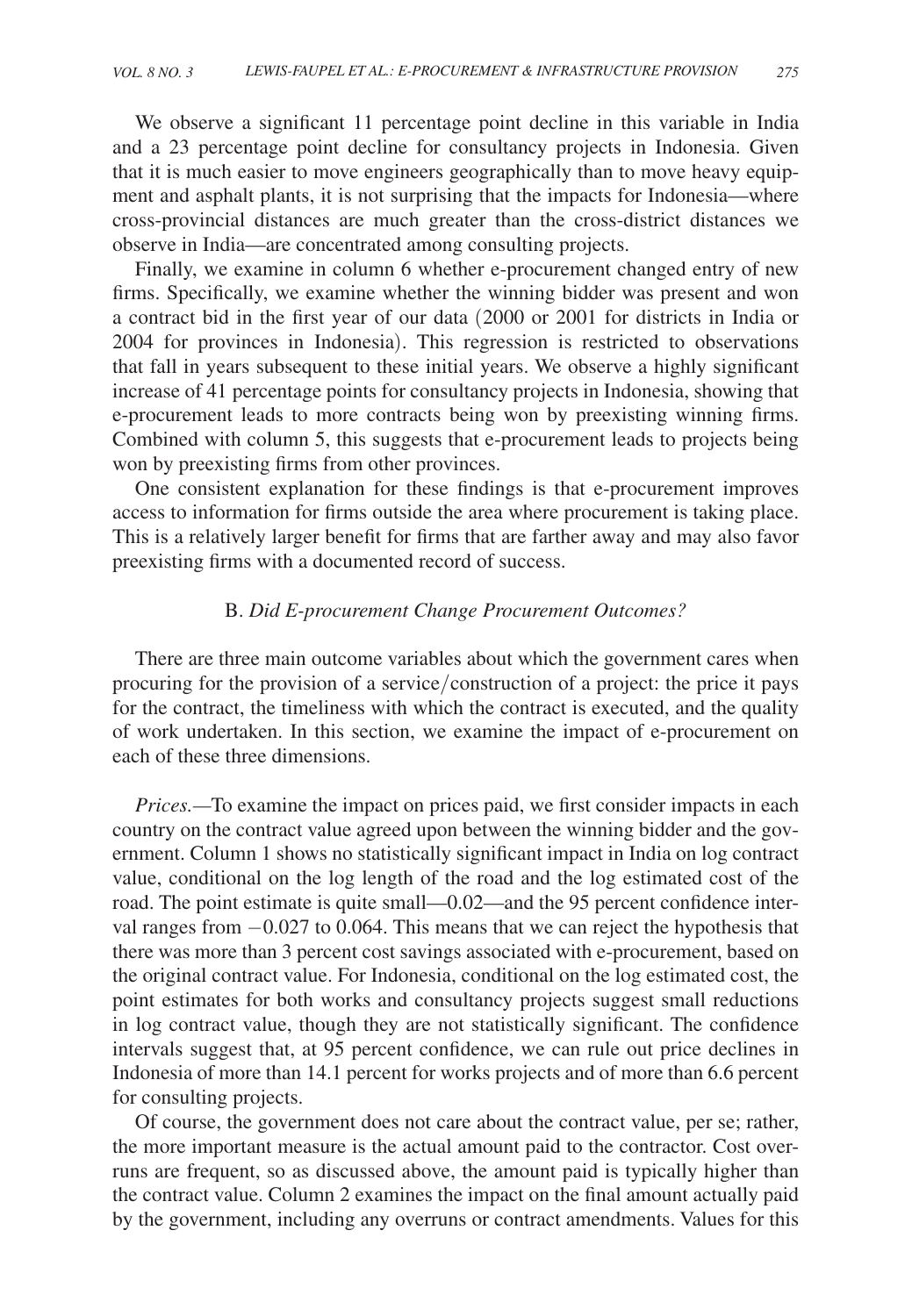variable are only available for India. Note that the observation count falls substan-tially here, since not all packages were complete at the time of data collection.<sup>[10](#page-18-0)</sup> Again, no significant impact is observed. The point estimate for India is a 2.5 percent drop in final payments, with the 95 percent confidence interval ranging from a 8.7 percent decrease to a 3.7 percent increase. Given the uncertainty around this point estimate and that of the effect on contract values, we are not able to infer whether changes in final payments, if any, came through shifts in contract values or changes in cost overruns. On net, the evidence in this section suggests that there was no statistically detectable impact on prices paid for projects, and to the extent there are effects we cannot detect, they are not overwhelming in size.

*Project Timeliness.—*We next examine the first measure of quality of execution: delays in the execution of projects. In column 3 of [Table 4,](#page-19-0) we consider late completion—a dummy taking value one if a project is finished after the contracted completion date and zero otherwise.<sup>11</sup> Late completion is very common in both countries. More than three-quarters of projects in India are completed late, while 95 percent of works projects and more than half of consultancy projects in Indonesia are not finished on time. In the case of Indonesian works projects, we see a significant 16 percentage point decline in this variable associated with the adoption of e-procurement. We then consider the time overrun ratio in column 4. This is the actual time to completion divided by the contracted time to completion. For both India and Indonesian works projects, we observe high levels of overrun—on average, actual time to completion is more than double the contracted time. However, in neither country do we see a significant decline associated with adoption of e-procurement.<sup>[12](#page-18-2)</sup>

*Quality.—*In the final four columns of Table 4, we turn to package-level physical quality measures from a nationwide auditing process. As described above, these data only exist for the India sample. The Indian National Quality Monitoring process is coordinated centrally, and inspectors audit a randomly selected bundle of roads (both in progress and complete). Specifically, for auditing roads in a given season, the national monitor is told how many of each type of project (complete and ongoing) to sample and from which districts in a state. He then separately samples at random from the lists of projects provided by the state road department. In addition, inspectors are allocated follow-up audits for roads, and here, poorly graded roads are oversampled.

Thus, only the first quality grade is randomly selected. We examine two variables: the first quality grade and the minimal quality grade for the road project given by the national monitor. The minimum quality grade is the lowest quality grade given during any of the inspector evaluations across all contracts in the package.

<span id="page-18-0"></span> $10$ As we show subsequently, the date to completion is unaffected by e-procurement, so this type of sample selection is unlikely to be of concern.

<span id="page-18-1"></span><sup>&</sup>lt;sup>11</sup> We do not find significant effects of e-procurement on target timeline length in either India or Indonesia. Results can be found in Table 1 of the online Appendix.

<span id="page-18-2"></span> $12$  Note that for Indonesian works, the point estimate on the time overrun ratio is positive while the dummy on late completion is negative. This is due to a few extreme outliers. If we trim the bottom and top 2.5 percent of observations, the coefficient and statistical significance in column 3 are essentially unchanged, but the point estimate in column 4 becomes −0.025, not statistically significant.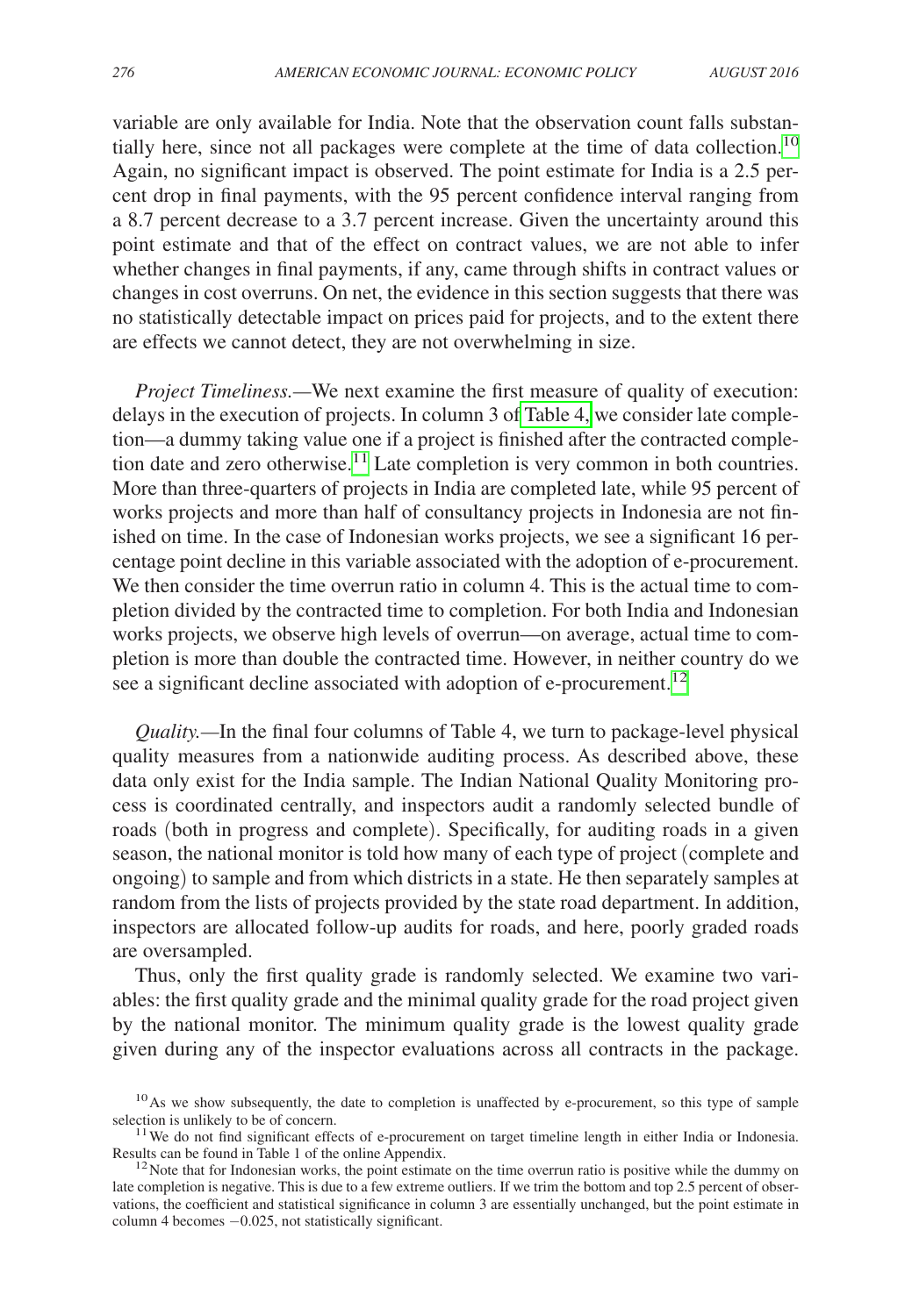<span id="page-19-0"></span>

|                                         | Prices                          |                                |                           | Delays                          |                                  | <b>Quality</b>                                                                  |                                               |                                                                           |  |
|-----------------------------------------|---------------------------------|--------------------------------|---------------------------|---------------------------------|----------------------------------|---------------------------------------------------------------------------------|-----------------------------------------------|---------------------------------------------------------------------------|--|
|                                         | log<br>contract<br>value<br>(1) | log<br>final<br>payment<br>(2) | Late<br>completion<br>(3) | Time<br>overrun<br>ratio<br>(4) | First<br>quality<br>grade<br>(5) | <b>First</b><br>quality<br>grade<br>(cond.<br>$_{\rm on}$<br>completion)<br>(6) | Minimum<br>across<br>quality<br>grades<br>(7) | Minimum<br>across<br>quality<br>grades<br>(cond. on<br>completion)<br>(8) |  |
| Panel A. India                          |                                 |                                |                           |                                 |                                  |                                                                                 |                                               |                                                                           |  |
| E-procurement                           | 0.0184<br>(0.0233)              | $-0.0249$<br>(0.0316)          | 0.00116<br>(0.0668)       | 0.127<br>(0.233)                | 0.0113<br>(0.0277)               | 0.123<br>(0.045)                                                                | 0.0442<br>(0.0448)                            | 0.194<br>(0.033)                                                          |  |
| Mean dep. var. (non-eproc)              | 5.198<br>(0.843)                | 4.959<br>(0.794)               | 0.779<br>(0.415)          | 2.337<br>(3.117)                | 0.710<br>(0.454)                 | 0.827<br>(0.378)                                                                | 0.584<br>(0.493)                              | 0.778<br>(0.416)                                                          |  |
| <b>Observations</b>                     | 21,980                          | 11,237                         | 13,462                    | 13,462                          | 11,350                           | 1,783                                                                           | 11,350                                        | 1,783                                                                     |  |
| Panel B. Indonesia-works projects       |                                 |                                |                           |                                 |                                  |                                                                                 |                                               |                                                                           |  |
| E-procurement (IV)                      | $-0.049$<br>(0.047)             |                                | $-0.161$<br>(0.089)       | 0.122<br>(0.234)                |                                  |                                                                                 |                                               |                                                                           |  |
| Mean dep. var. (non-eproc)              | 20.766<br>(1.329)               |                                | 0.956<br>(0.204)          | 2.177<br>(0.976)                |                                  |                                                                                 |                                               |                                                                           |  |
| <b>Observations</b>                     | 9,485                           |                                | 2,985                     | 2,985                           |                                  |                                                                                 |                                               |                                                                           |  |
| Panel C. Indonesia-consultancy projects |                                 |                                |                           |                                 |                                  |                                                                                 |                                               |                                                                           |  |
| $E$ -procurement $(IV)$                 | $-0.023$<br>(0.022)             |                                | 0.348<br>(0.231)          | 0.143<br>(0.238)                |                                  |                                                                                 |                                               |                                                                           |  |
| Mean dep. var. (non-eproc)              | 19.502<br>(0.841)               |                                | 0.610<br>(0.488)          | 1.110<br>(0.429)                |                                  |                                                                                 |                                               |                                                                           |  |
| <b>Observations</b>                     | 5,130                           |                                | 1.175                     | 1,175                           |                                  |                                                                                 |                                               |                                                                           |  |

Table 4—Prices and Project Execution

*Notes:* India: Columns 1, 2, and 5–8 report OLS estimates from a regression at the package level of the listed variable on an indicator for any contract in the package being awarded under e-procurement. Columns 3 and 4 report OLS estimates from a regression at the contract level of the listed variable on an indicator for the contract being awarded using e-procurement. The regression in column 1 is run on all packages for which one or more contract values were available. The values of multiple contracts in the same package were summed before taking the log. In column 2, final payment is the total amount paid out to contractors for work on the package, and the estimation sample consists of all packages for which some payment has been made. In column 3, late complete is a dummy for the project completion occurring after the contracted completion date, and time overrun ratio is the actual time to completion divided by the contracted time to completion. These two regressions are therefore run on all contracts for which both contracted and actual completion dates are listed. In columns 5 and 6, the first quality grade is the earliest quality report (satisfactory [1] or unsatisfactory [0]) for any work done by any contractor working on the package. The minimum quality grade in columns 7 and 8 is the lowest quality grade given at any time (across all contracts in the package). Columns 5 and 7 include all packages for which inspection data is available, while columns 6 and 8 restrict to those packages which were complete when inspected. Column 5 also includes controls for complete at first inspection, first inspection year, and inspector. Column 6 includes controls for first inspection year and inspector. State and year fixed effects as well as controls for log road length and log estimated cost are included in all regressions. Indonesia: All columns report IV estimates at the project level, where the dependent variable is given in the table and the independent variable is the contract-level use of electronic procurement, instrumented by the official adoption of electronic procurement at the state level. All regressions include state and year fixed effects and a control for log estimated project cost. The delay-related variables in columns 3 and 4 were constructed using follow-up data available for a subset of projects from the roads division. Standard errors are clustered at the state level. Non-e-procurement project means for each dependent variable are also reported, with standard deviations in parentheses.

The quality score is measured as either 0 (unsatisfactory) or 1 (satisfactory). We separately consider quality outcomes for all projects (including those in progress) and for only completed roads.

In Table 4, columns 6 and 8, we find highly significant impacts on both the first and minimum quality grades for completed roads. E-procurement is associated with increases of 12.3 and 19.4 percentage points in the first quality grade and worst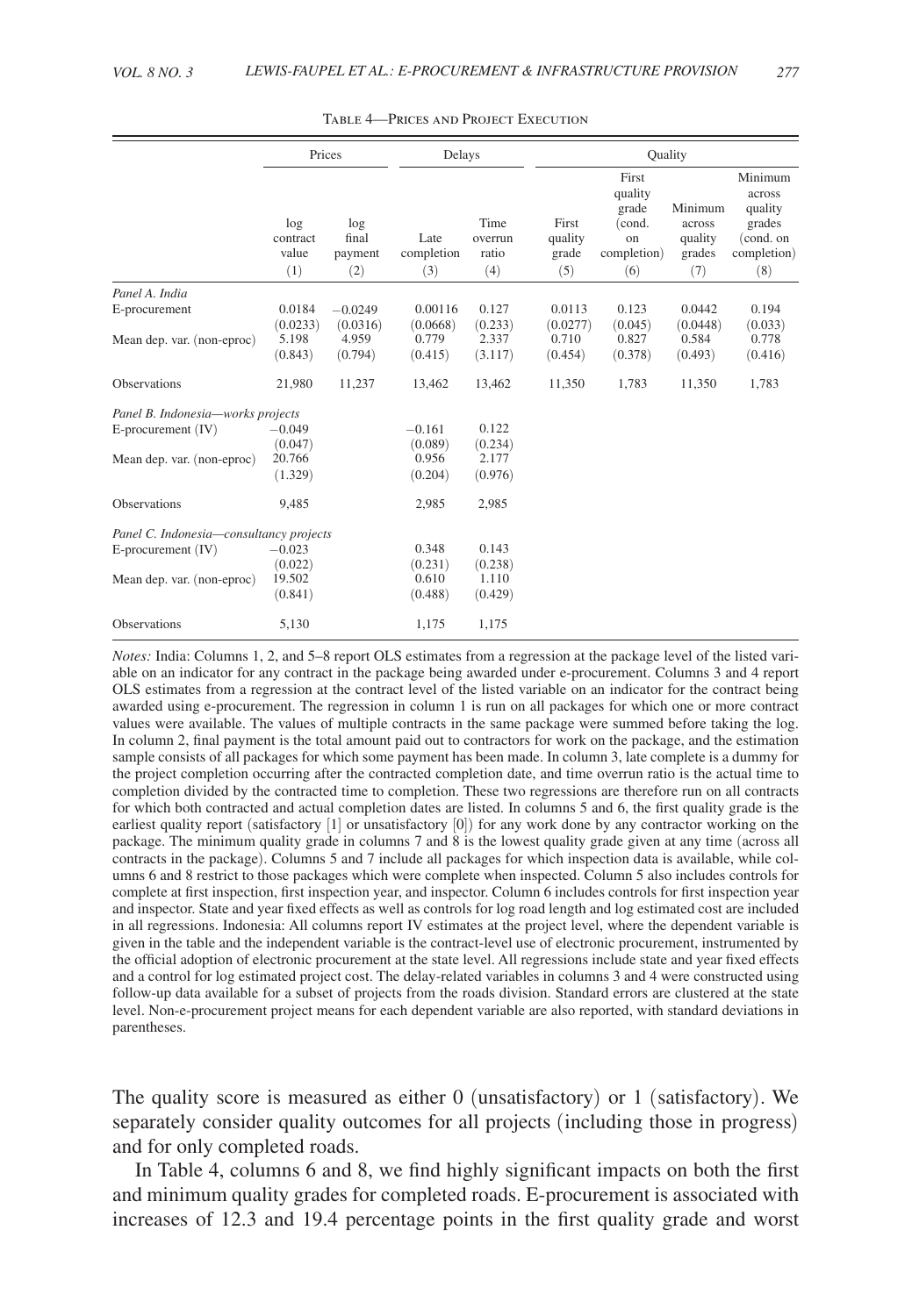quality grade, respectively. In contrast, we do not see any significant impacts on incomplete works (columns 5 and 7). The evaluation of incomplete projects may be inherently prone to greater measurement error because a project is behind schedule, being revised, or is simply not far along enough to be accurately judged. We see no evidence in the data that e-procurement leads to more abandoned (never completed) contracts or to a differential number of incomplete projects at the time of inspection, suggesting that the difference in significance of the quality estimates cannot be explained by e-procurement driving low-quality contracts to an even lower level that results in unfinished construction.

## C. *Selecting Better Contractors*, *or Making Existing Contractors Better?*

We observe significant impacts of e-procurement on road quality in India and evidence of reductions in delays in Indonesia. We also find that winning contractors are more likely to come from outside areas. We now explore a potential channel of influence: whether e-procurement changed the pool of contractors who bid and caused better contractors to be selected.

To the extent that e-procurement improves outcomes, an important question is whether it does so by selecting better contractors, or by encouraging existing contractors to perform better. Selection effects would occur if the main effects described above were primarily driven by e-procurement spurring new entrants, and if those new entrants won; treatment effects on existing contractors could occur if increased competition or lower corruption led these incumbent firms to submit higher quality bids.

To investigate these possibilities, we conduct a two-stage strategy where we first estimate a fixed effect for each firm in the data. This measures each firm's average quality. We then examine whether e-procurement leads to the selection of higher quality firms. If it does—and if these coefficients match the overall effects documented above—we can then conclude that selection effects play a large role. On the other hand, if e-procurement does not change average firm quality, then the quality and delay effects documented above must be arising through increased performance from a given set of incumbent firms.

For each outcome of interest *y*, we initially estimate the following regression:

(3) 
$$
y_{icst} = \tau_c + \alpha_s + \alpha_t + \delta EPROC_{st} + \mathbf{X}_{icst} \gamma + \epsilon_{icst},
$$

where  $\tau_c$  is a winning contractor fixed effect and  $EPROC_{st}$  is a dummy for e-procurement adoption in state *s* as of year *t*. [13](#page-20-0) We include state/province and year fixed effects and controls as before. We generate a full set of contractor fixed effects from this regression and then use them as the outcome variable in the following regression:

(4) 
$$
\tau_{ist} = \alpha_s + \alpha_t + \beta EPROC_{st} + \mathbf{X}_{ist}\gamma + \epsilon_{ist},
$$

<span id="page-20-0"></span><sup>13</sup>For Indonesia, we additionally include the dummy variable, *EPROCPACKAGE<sub>icst</sub>*, to account for the fact that e-procurement adoption at the state level does not imply that all projects in that province will be tendered using e-procurement.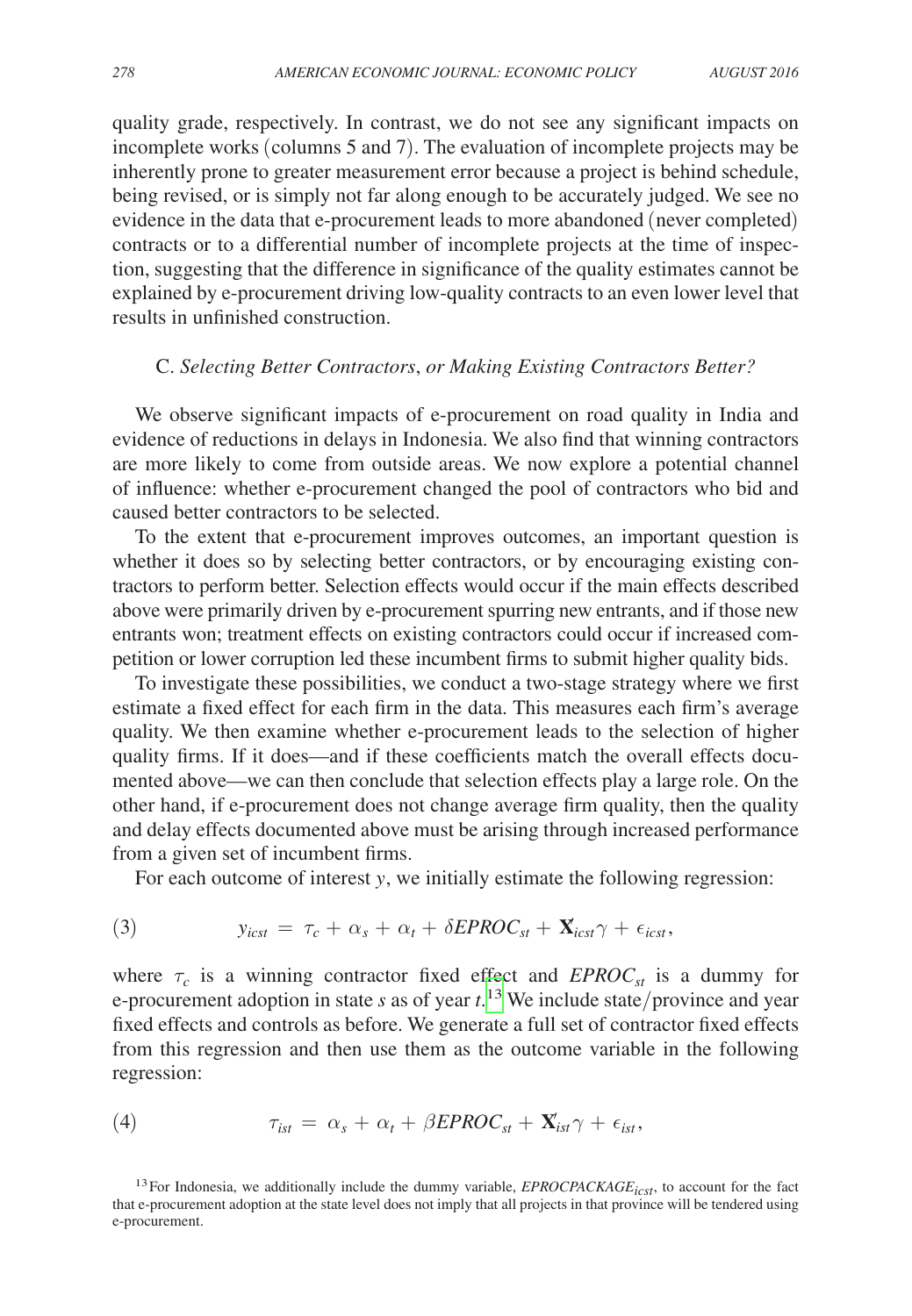where  $\tau_{ist}$  is the estimated  $\tau_c$  from the initial regression for the contractor winning project *ist*. The estimation is weighted by the inverse variance of  $\tau_c$  (as estimated from the first stage). This regression asks how e-procurement affected the choice of which contractors won a given package[.14](#page-21-0) Standard errors are clustered by both state and winning contractor in each stage.

Examining prices in columns 1 and 2 o[f Table 5,](#page-22-0) we find no evidence suggesting that the introduction of e-procurement was accompanied in either India or Indonesia with the selection of winning firms that tend to make lower or higher winning bid amounts for a given estimated cost.

We then examine delays. In column 3, we see that for works projects in Indonesia, e-procurement was associated with firms that tended to be less late being more likely to win. The magnitude of the coefficient—0.058—is about one-third of the equivalent magnitude in column 3 of Table 4—0.161—which suggests that one-third of the effect is driven by changes in selection, while two-thirds of the effect is driven by existing contractors performing better.

We also find substantial impacts on the average quality of contractors, as shown in columns 6 and 8 of Table 5. The magnitudes of these coefficients are between 50 and 80 percent of those for the overall quality effects in Table 4. This suggests that the quality effect is driven primarily by higher quality contractors being selected rather than by increased competition improving the quality of existing contractors.[15](#page-21-1)

#### **IV. Conclusion**

This paper provides some of the first rigorous evidence on the impact of e-procurement on contractual choice and subsequent contract outcomes. All told, the results present a consistent story. E-procurement appears to have led to increased ability of firms from outside the home region to win contracts. These firms, in turn, tended to be higher quality firms in general, as measured by their average delay times (in Indonesia) and average construction quality (in India). This led to improvements in the quality of roads and timeliness but no detectable changes in price.

Following the increase in competition among firms for contracts brought about by the adoption of e-procurement, a reduction in the rents accruing to winning firms may be expected to occur either through an increase in quality for a given price or a decrease in price for a given level of quality. In both the Indian and Indonesian settings examined here, we see evidence in support of improvements in quality for a given price. The fact that we observe changes on the quality margin, and that it

<span id="page-21-1"></span><span id="page-21-0"></span>

<sup>&</sup>lt;sup>14</sup>For Indonesia as before, we use *EPROCPACKAGE<sub>ist</sub>* instrumented with *EPROC<sub>st</sub>* in this regression. <sup>15</sup>In addition to improvements in terms of price and quality, ensuring the participation of smaller firms may be an outcome that is desirable from the perspective of the government and influenced by the structure of procurement (Krasnokutsaya and Seim 2011). To address the possibility of such effects here, in online Appendix Table 3 we examine whether winning contractors under e-procurement are more likely to be large firms, as proxied by whether they tend to be involved with larger projects. In India, e-procurement is associated with such a change when we consider the outcome of log road length, but there is no significant impact for estimated project cost. In Indonesia, we see some increase in contractor size for works projects but it is very noisily estimated, while no effect is observed for consulting projects. These results suggest that e-procurement results in minor, if any, changes in the distribution of winning firm size.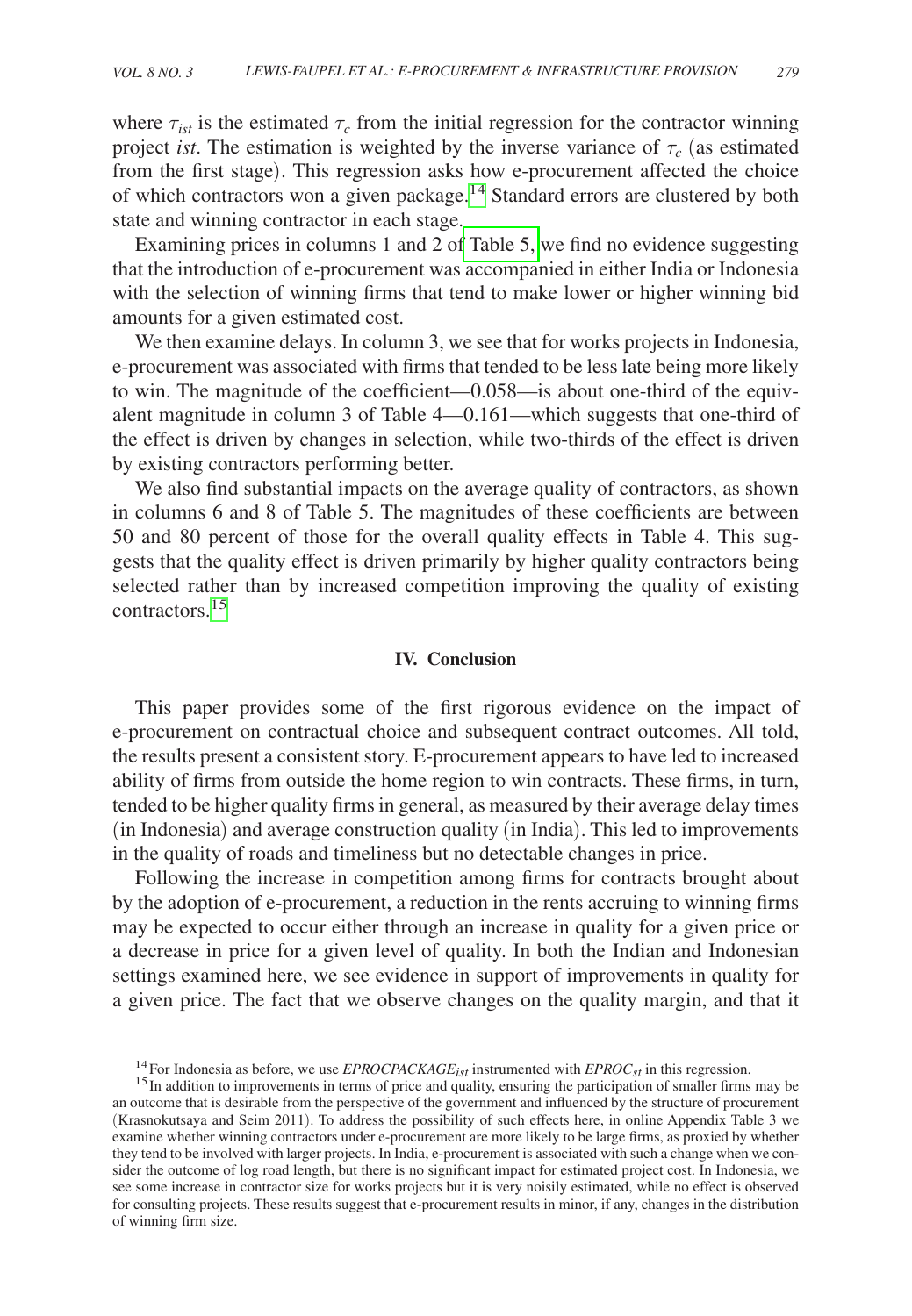<span id="page-22-0"></span>

|                                         | Prices                          |                                | Delays                  |                                 | Quality                          |                                                              |                                               |                                                                           |
|-----------------------------------------|---------------------------------|--------------------------------|-------------------------|---------------------------------|----------------------------------|--------------------------------------------------------------|-----------------------------------------------|---------------------------------------------------------------------------|
|                                         | log<br>contract<br>value<br>(1) | log<br>final<br>payment<br>(2) | Late<br>complete<br>(3) | Time<br>overrun<br>ratio<br>(4) | First<br>quality<br>grade<br>(5) | First<br>quality<br>grade<br>(cond. on<br>completion)<br>(6) | Minimum<br>across<br>quality<br>grades<br>(7) | Minimum<br>across<br>quality<br>grades<br>(cond. on<br>completion)<br>(8) |
| Panel A. India                          |                                 |                                |                         |                                 |                                  |                                                              |                                               |                                                                           |
| E-procurement                           | 0.00206<br>(0.01211)            | 0.00568<br>(0.01315)           | 0.0119<br>(0.0403)      | 0.218<br>(0.154)                | 0.0214<br>(0.0201)               | 0.0973<br>(0.0460)                                           | 0.0181<br>(0.0253)                            | 0.107<br>(0.049)                                                          |
| Observations                            | 18,745                          | 10,161                         | 9,997                   | 9,997                           | 9,346                            | 1,789                                                        | 9,346                                         | 1,789                                                                     |
| Panel B. Indonesia-works projects       |                                 |                                |                         |                                 |                                  |                                                              |                                               |                                                                           |
| E-procurement (IV)                      | 0.0642<br>(0.0546)              |                                | $-0.058$<br>(0.025)     | $-0.127$<br>(0.138)             |                                  |                                                              |                                               |                                                                           |
| Observations                            | 8,352                           |                                | 2,941                   | 2,939                           |                                  |                                                              |                                               |                                                                           |
| Panel C. Indonesia-consultancy projects |                                 |                                |                         |                                 |                                  |                                                              |                                               |                                                                           |
| E-procurement (IV)                      | 0.000007<br>(0.00393)           |                                | $-0.003$<br>(0.068)     | 0.008<br>(0.024)                |                                  |                                                              |                                               |                                                                           |
| <b>Observations</b>                     | 4,371                           |                                | 948                     | 955                             |                                  |                                                              |                                               |                                                                           |

Table 5—Two-Stage Contractor FE Regressions

*Notes:* India: The first stage is an OLS estimate, where the dependent variable is given in the table and regressed on a set of winning-contractor fixed effects. The second stage regresses the estimated contract fixed effects for each contract on an indicator for the contract being awarded using e-procurement. Coefficients on the indicator from the second stage are reported. In the second stage, observations are analytically weighted by the inverse of the winning-contractor estimate squared standard errors. All regressions are run at the package level and are restricted to packages with one contract. State and year fixed effects as well as controls for log road length and log estimated cost are included in the second stage, while controls for e-procurement, log road length, and log estimated cost are included in the first stage. Indonesia: Observations are at the project level. The first stage is an OLS estimate, where the dependent variable is given in the table and regressed on a set of winning-contractor fixed effects. The second stage is an IV estimate, where the dependent variable is the winning-contractor coefficient from the first stage and the dependent variable is the use of e-procurement, instrumented by the official adoption of electronic procurement at the state level. In the second stage, observations are analytically weighted by the inverse of the winning-contractor estimate squared standard errors. All regressions include state and year fixed effects in both stages as well as a control for log estimated cost in the second stage, while controls for log estimated cost, use of e-procurement at the project level, and adoption of electronic procurement at the state level are included in the first stage. Standard errors are clustered at the state and winning contractor levels. For descriptions of the dependent variables, see Table 4.

occurs through changing which contractors win rather than the performance of a given set of winning contracts, suggests that the system prior to e-procurement was not necessarily selecting the most efficient firms, and that e-procurement may have improved efficiency even if it did not necessarily lower prices paid. It also suggests that the practice of giving contracts to the lowest price bidder likely contributed to greater inefficiencies on the quality margin.

Overall, our findings provide qualified support to the view that e-governance can improve the provision of public services. E-procurement was a partial reform, which changed the application process but neither the rules for technical qualification nor the requirement that the lowest price bidder receive the contract. Case study evidence suggests that official discretion in determining technical disqualification is often an important way of limiting competition. Equally, emphasizing price over quality (as occurs when lowest price bidder always wins) implies that bidders build in their profit margins by cutting back on quality. E-procurement facilitated entry but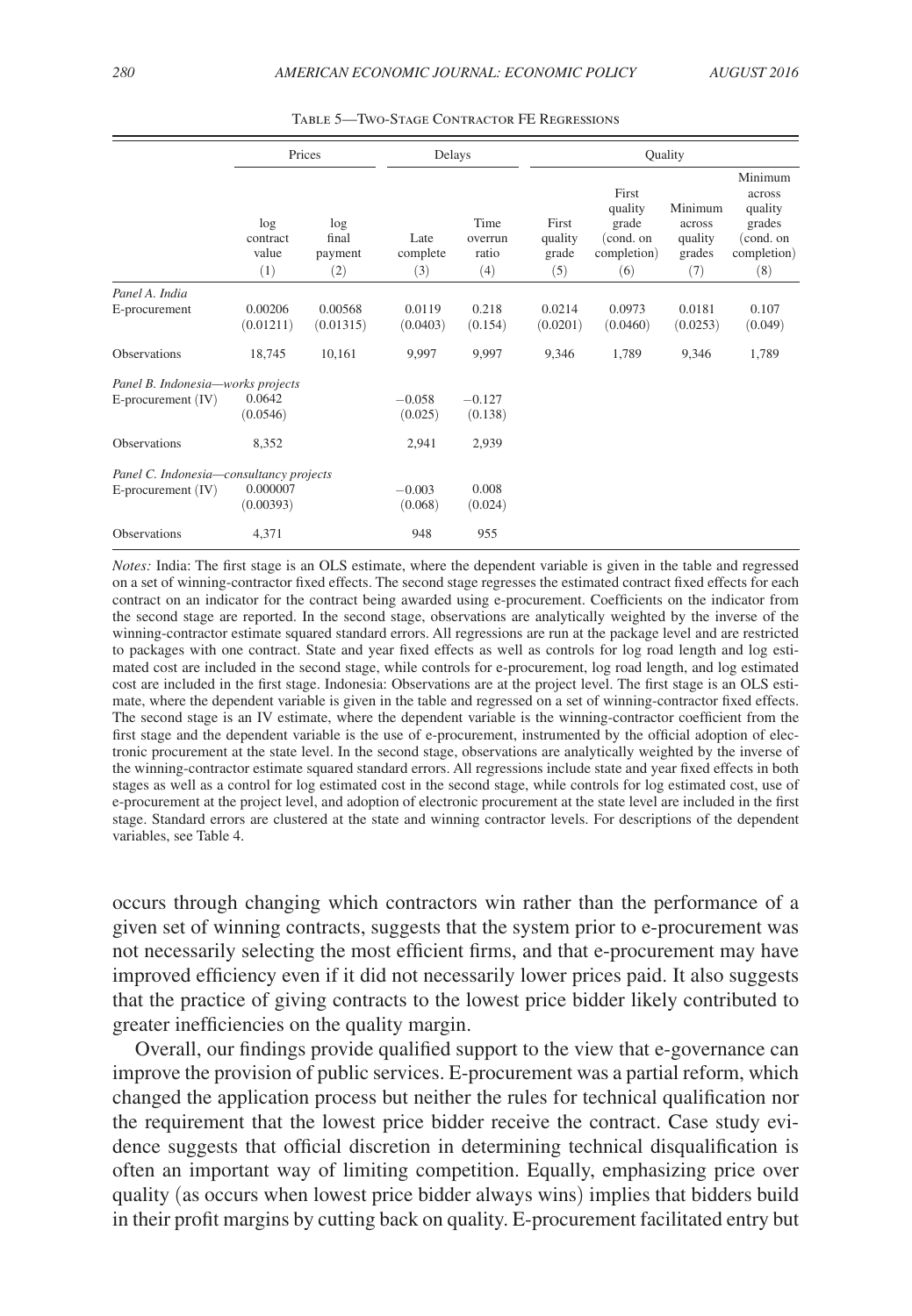left significant discretion with officials in determining qualification, and the bidding rules continued to prioritize low price over quality. Thus, it appears that the main impact we see can be attributed to gains from trade associated with having reduced barriers to entry. It is an open question whether a reform package that changes both the application process and also the process of selecting among bidders could lead to even larger gains in economic efficiency.

#### **APPENDIX**

| - |
|---|
|---|

|                                         | State level<br>Difference in log contract value<br>(1) |
|-----------------------------------------|--------------------------------------------------------|
|                                         |                                                        |
| Panel A. India                          |                                                        |
| E-procurement                           | 0.0130                                                 |
|                                         | (0.0378)                                               |
| Mean dependent variable                 | 0.202                                                  |
|                                         | (0.697)                                                |
| Observations                            | 24                                                     |
| Panel B. Indonesia-works projects       |                                                        |
| $E$ -procurement $(IV)$                 | $-0.084$                                               |
|                                         | (0.115)                                                |
| Mean dependent variable                 | 0.086                                                  |
|                                         | (0.490)                                                |
| <b>Observations</b>                     | 24                                                     |
| Panel C. Indonesia-consultancy projects |                                                        |
| $E$ -procurement $(IV)$                 | 0.017                                                  |
|                                         | (0.235)                                                |
| Mean dependent variable                 | $-0.576$                                               |
|                                         | (0.790)                                                |
| <b>Observations</b>                     | 21                                                     |
|                                         |                                                        |

*Notes:* India: column 1 reports an OLS estimate at the state level, where the dependent variable is the difference in log average contract value between 2000 and 2001. The independent variable is the year of official adoption of electronic procurement at the state level, conditional on adoption occurring after 2001. Indonesia: column 1 reports OLS estimates at the state level, where the dependent variable is the difference in log average contract value between 2005 and 2004. The independent variable is the year of official adoption of electronic procurement at the state level, conditional on adoption occurring after 2005. Robust standard errors are in parentheses below estimates. Non-e-procurement project means for each dependent variable are also reported, with standard deviations in parentheses.

#### REFERENCES

- **Aker, Jenny C.** 2010. "Information from Markets Near and Far: The Impact of Mobile Phones on Grain Markets in Niger." *American Economic Journal: Applied Economics* 2 (3): 46–59.
- **Aker, Jenny C., Christopher Ksoll, and Travis J. Lybbert.** 2012. "Can Mobile Phones Improve Learning? Evidence from a Field Experiment in Niger." *American Economic Journal: Applied Economics* 4 (4): 94–120.
- **Asker, John.** 2010. "A Study of the Internal Organization of a Bidding Cartel." *American Economic Review* 100 (3): 724–62.
- **Asker, John, and Estelle Cantillon.** 2010. "Procurement when price and quality matter." *RAND Journal of Economics* 41 (1): 1–34.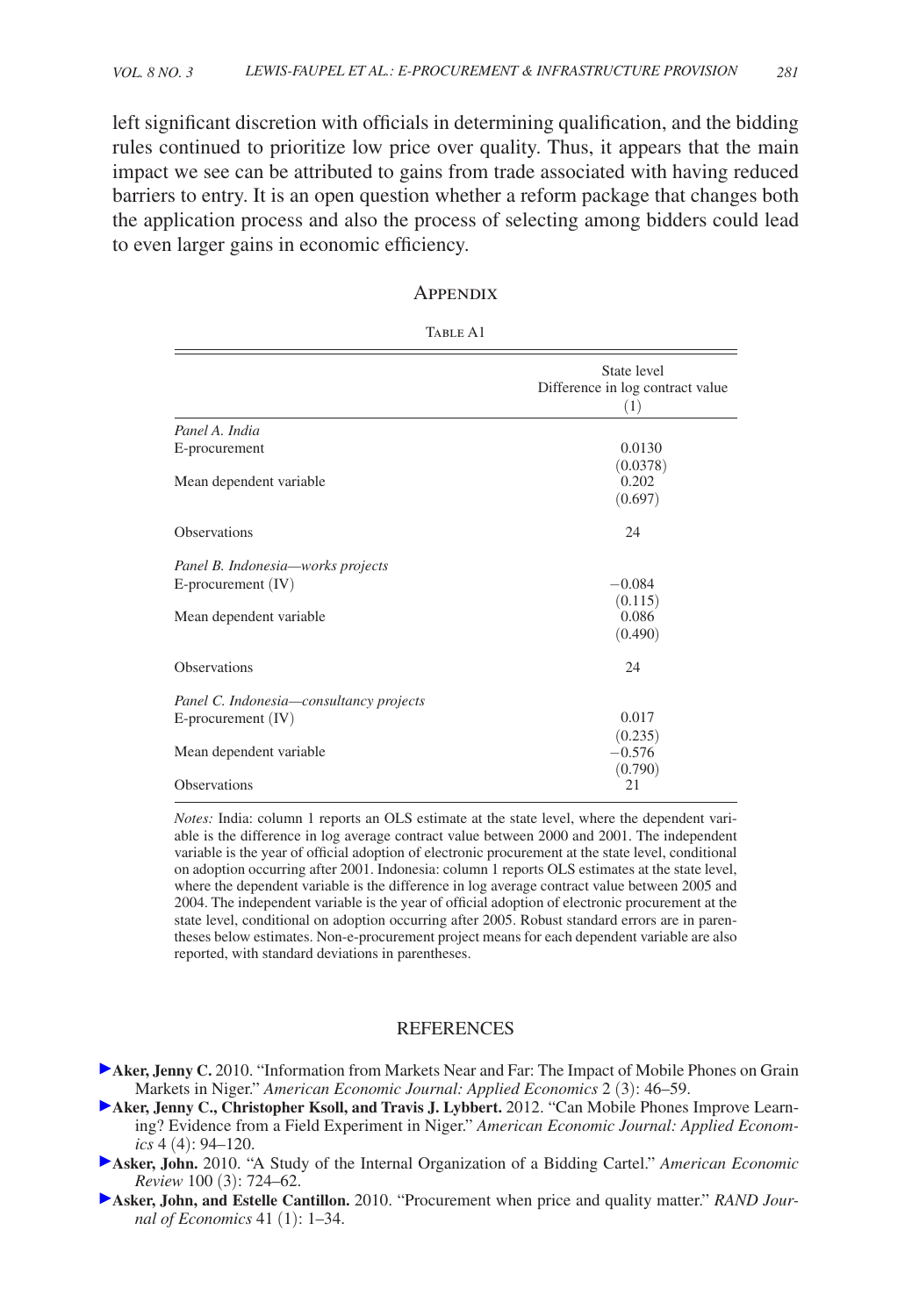- **Bandiera, Oriana, Andrea Prat, and Tommaso Valletti.** 2009. "Active and Passive Waste in Government Spending: Evidence from a Policy Experiment." *American Economic Review* 99 (4): 1278–1308.
- **Briceño-Garmendia, Cecilia, Antonio Estache, and Nemat Shafik.** 2004. "Infrastructure Services in Developing Countries: Access, Quality, Costs and Policy Reform." World Bank Policy Research Working Paper 3468.
- **Bobonis, Gustavo, Luis R. Cámara Fuertes, and Rainer Schwabe.** 2010. "Does Exposing Corrupt Politicians Reduce Corruption?" Unpublished.
- **Burguet, Roberto, and Yeon-Koo Che.** 2004. "Competitive procurement with corruption." *RAND Journal of Economics* 35 (1): 50–68.
- **Cai, Hongbin, J. Vernon Henderson, and Qinghua Zhang.** 2013. "China's land market auctions: Evidence of corruption?" *RAND Journal of Economics* 44 (3): 488–521.
- **Campante, Filipe, Ruben Durante, and Francesco Sobbrio.** 2014. "Politics 2.0: The Multifaceted Effect of Broadband Internet on Political Participation." National Bureau of Economic Research (NBER) Working Paper 19029.
- **Celentani, Marco, and Juan-José Ganuza.** 2002. "Corruption and competition in procurement." *European Economic Review* 46 (7): 1273–1303.
- **Decarolis, Francesco.** 2014. "Awarding Price, Contract Performance, and Bids Screening: Evidence from Procurement Auctions." *American Economic Journal: Applied Economics* 6 (1): 108–32.
- **Di Tella, Rafael, and Ernesto Schargrodsky.** 2003. "The Role of Wages and Auditing during a Crackdown on Corruption in the City of Buenos Aires." *Journal of Law and Economics* 46 (1): 269–92.
- **Falck, Oliver, Robert Gold, and Stephan Heblich.** 2014. "E-lections: Voting Behavior and the Internet." *American Economic Review* 104 (7): 2238–65.
- **Ferraz, Claudio, and Frederico Finan.** 2008. "Exposing Corrupt Politicians: The Effect of Brazil's Publicly Released Audits on Electoral Outcomes." *Quarterly Journal of Economics* 123 (2): 703–45.
- **Freedom House.** 2012. "Countries at the Crossroads 2012: Indonesia." [https://freedomhouse.org/sites/](https://freedomhouse.org/sites/default/files/Indonesia) [default/files/Indonesia](https://freedomhouse.org/sites/default/files/Indonesia)%20-[%20FINAL.pdf](20FINAL.pdf).
- **Government of Indonesia.** 2003. "Keputusan Presiden Republik Indonesia Nomor 80 Tahun 2003." <http://bumn.go.id/data/uploads/files/1/80.pdf>.
- **Gruber, Jonathan H., and Sendhil Mullainathan.** 2005. "Do Cigarette Taxes Make Smokers Happier?" *B. E. Journal of Economic Analysis and Policy* 5 (1).
- **Indonesia Procurement Watch.** 2011. "Laporan Survei: Jejak Suap Dalam Pengadaan Barang/Jasa Pemerintah." [http://www.iprocwatch.org/berita/utama/173-hasilsurvei-ipw-qjejak-suap-dalam](http://www.iprocwatch.org/berita/utama/173-hasilsurvei-ipw-qjejak-suap-dalam-pengadaan-barangjasa-pemerintahq.html)[pengadaan-barangjasa-pemerintahq.html](http://www.iprocwatch.org/berita/utama/173-hasilsurvei-ipw-qjejak-suap-dalam-pengadaan-barangjasa-pemerintahq.html) (accessed January 14, 2013).
- **International Monetary Fund.** 2008. *International Financial Statistics.* Washington, DC: International Monetary Fund.
- **Jaber, Ahmed.** 2013. "Broadband Internet and Political Behavior: Evidence from the United States." Unpublished.
- **Jensen, Robert.** 2007. "The Digital Provide: Information (Technology), Market Performance and Welfare in the South Indian Fisheries Sector." *Quarterly Journal of Economics* 122 (3): 879–924.
- **Kenny, Charles.** 2007. "Construction, Corruption, and Developing Countries." World Bank Policy Research Working Paper 4271.
- **Krasnokutskaya, Elena, and Katja Seim.** 2011. "Bid Preference Programs and Participation Highway Procurement Auctions." *American Economic Review* 101 (6): 2653–86.
- **Leipold, Knut, and World Bank.** 2007. "Electronic Government Procurement (e-GP): Opportunities and Challenges."<https://www.uncitral.org/pdf/english/congress/Leipold.pdf>*.*
- **Lewis-Faupel, Sean, Yusuf Neggers, Benjamin A. Olken, and Rohini Pande.** 2016. "Can Electronic Procurement Improve Infrastructure Provision? Evidence from Public Works in India and Indonesia: Dataset." *American Economic Journal: Economic Policy.* <http://dx.doi.org/10.1257/pol.20140258>.
- **Onishi, Norimitsu.** 2009. "Corruption Fighters Rouse Resistance in Indonesia." *New York Times*, July 25. [http://www.nytimes.com/2009/07/26/world/asia/26indo.html?\\_r=0.](http://www.nytimes.com/2009/07/26/world/asia/26indo.html?_r=0.)
- **Organisation for Economic Co-operation and Development (OECD)**. 2002. "The Size of Government Procurement Markets." [http://www.oecd.org/newsroom/thesizeofgovernmentprocurementmarkets.](http://www.oecd.org/newsroom/thesizeofgovernmentprocurementmarkets.htm) [htm](http://www.oecd.org/newsroom/thesizeofgovernmentprocurementmarkets.htm) (accessed January 14, 2013).
- **Parlina, Ina.** 2011. "Graft Cases Show Need for Procurement Law: Activists." *Jakarta Post*, July 25. [http://www.thejakartapost.com/news/2011/07/25/graft-cases-show-need-procurement-law](http://www.thejakartapost.com/news/2011/07/25/graft-cases-show-need-procurement-law-activists.html)[activists.html](http://www.thejakartapost.com/news/2011/07/25/graft-cases-show-need-procurement-law-activists.html).
- **Singer, Marcos, Garo Konstantinidis, Eduardo Roubik, and Eduardo Beffermann.** 2009. "Does e-Procurement Save the State Money?" *Journal of Public Procurement* 9 (1): 58–78.